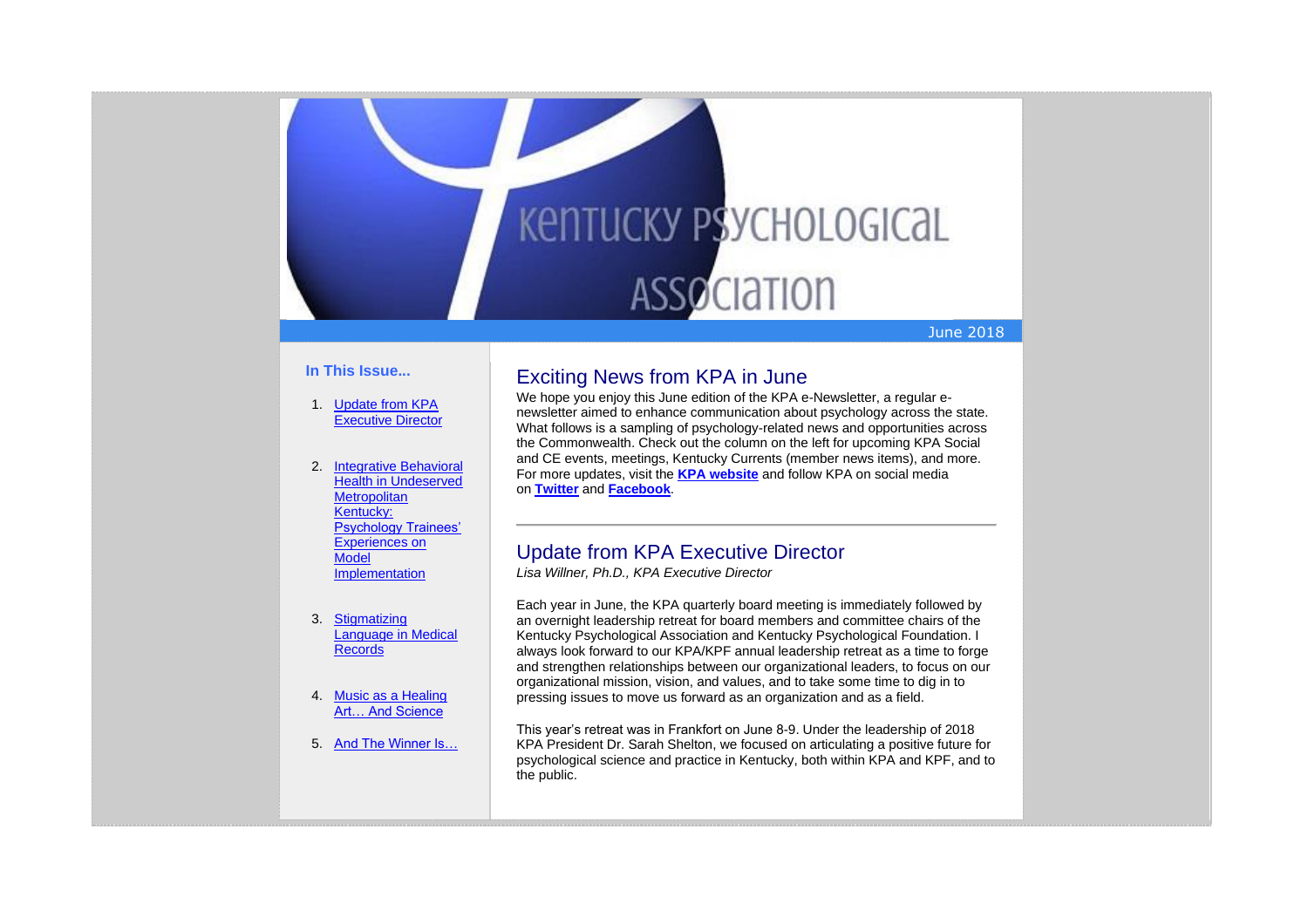#### 6. [Mental Health](https://kpa.memberclicks.net/administrator/index.php?option=com_mccore&view=contactcenter#MHAM)  [Awareness Month](https://kpa.memberclicks.net/administrator/index.php?option=com_mccore&view=contactcenter#MHAM)

- 7. [Psychologists and](https://kpa.memberclicks.net/administrator/index.php?option=com_mccore&view=contactcenter#ESA)  [Emotional Support](https://kpa.memberclicks.net/administrator/index.php?option=com_mccore&view=contactcenter#ESA)  [Animals](https://kpa.memberclicks.net/administrator/index.php?option=com_mccore&view=contactcenter#ESA)
- 8. [ECP Spotlight](https://kpa.memberclicks.net/administrator/index.php?option=com_mccore&view=contactcenter#ECP)
- 9. [KPA Annual](https://kpa.memberclicks.net/administrator/index.php?option=com_mccore&view=contactcenter#Conv)  [Convention Planning](https://kpa.memberclicks.net/administrator/index.php?option=com_mccore&view=contactcenter#Conv)
- 10. [Ethics and Scope of](https://kpa.memberclicks.net/administrator/index.php?option=com_mccore&view=contactcenter#Ethics)  **[Practice](https://kpa.memberclicks.net/administrator/index.php?option=com_mccore&view=contactcenter#Ethics)**
- 11. [Virtual Meeting](https://kpa.memberclicks.net/administrator/index.php?option=com_mccore&view=contactcenter#VirtualMeeting)  **[Etiquette](https://kpa.memberclicks.net/administrator/index.php?option=com_mccore&view=contactcenter#VirtualMeeting)**

**KPA's Member Highlights**



**KPA Member & Diversity Intersection Representative, Shambra Mulder, Ph.D.,** is seeking to serve all kids on the Fayette County Public School (FCPS) Board. [Click here](https://www.kpa.org/shambra-mulder)  [to read more...](https://www.kpa.org/shambra-mulder)

In short, how do we make psychology a household word, and help the public to understand and recognize the important value of psychology in their lives?

This involves, in part, identifying and striking down inaccurate public perceptions of who we are and what we do. (No, I am not reading your mind!) Another important piece is to identify a broad range of traditional and non-traditional roles for which our training as psychologists and psychological practitioners has uniquely qualified us in order to advance the public good: as health providers, therapists, researchers, teachers, evaluators, consultants, collaborators, industrial and organizational experts, systems change agents, policymakers, administrators, authors, advocates, and more.

I appreciate the vision, generosity and commitment of the KPA and KPF leaders who volunteer their time to advance KPA and psychology in Kentucky. In the coming months, you'll be receiving additional follow-up from Dr. Shelton and a newly-formed workgroup as they continue to build on the creative thinking, discussions, and group process of this year's leadership retreat.

Standing with you in lifting up psychology,

Lisa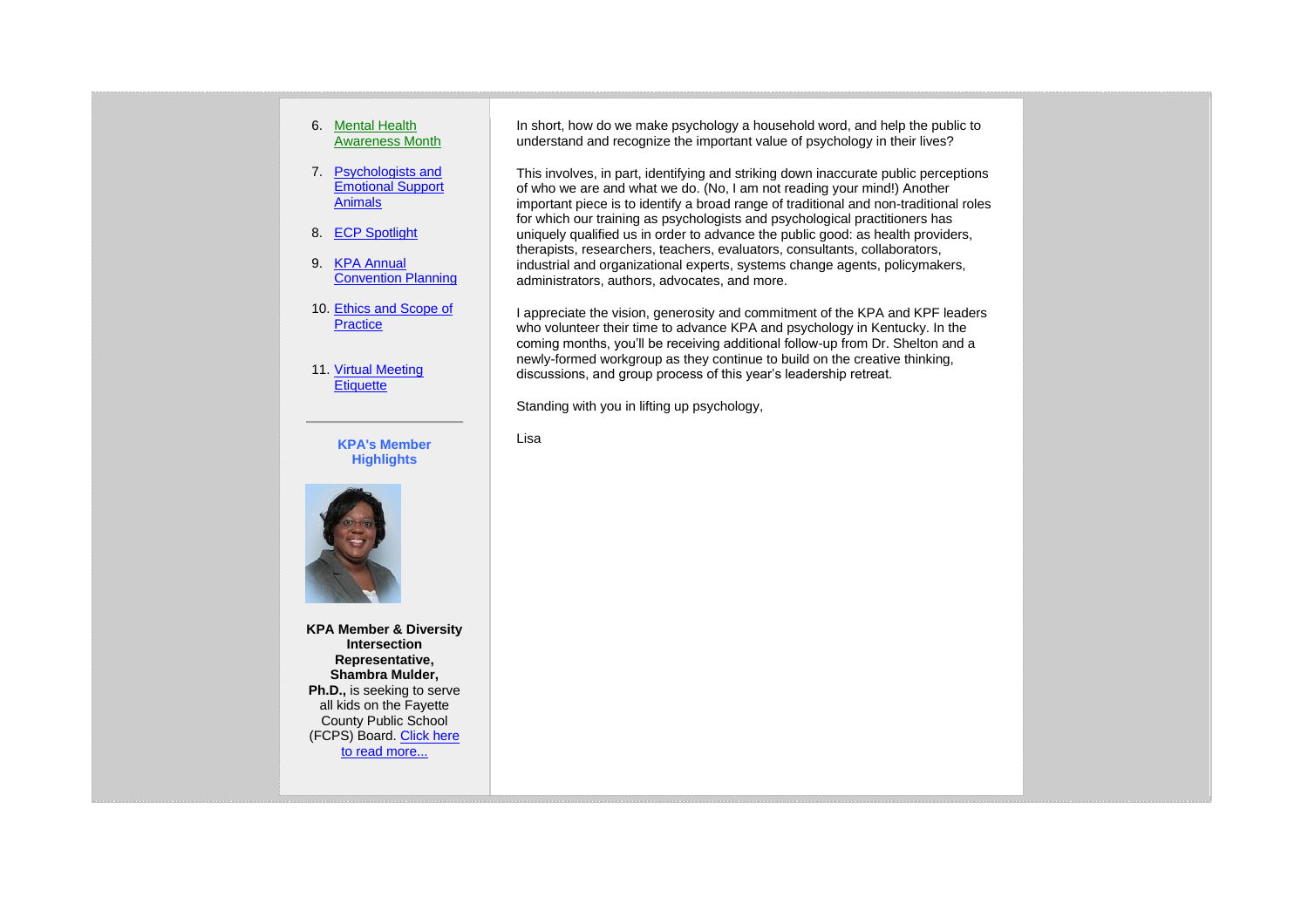

Congratulations to **Lisa Willner, Ph.D.**, KPA's Executive Director on winning the Democratic nomination for the 35th house district!

*If you have a highlight you would like to share with the KPA office please email us at kpa@kpa.org!*

#### **2018 KPA Event Calendar**

**Aug 3, 2018 - Bowling Green**

*Save the Date Details coming soon!*



**Sept 21, 2018 - Lexington**



# Accepting **Nominations**

The Kentucky Psychological Association is currently accepting nominations for Officers and Board Representatives.

> **DEADLINE TO SUBMIT** NOMINATIONS: **JULY 6, 2018**

Click here for details on open positions and how to nominate yourself or a colleague

# Integrative Behavioral Health in Undeserved Metropolitan Kentucky: Psychology Trainees' Experiences on Model Implementation

*Adriana Pena, Crystal Goodwin, Shamima Akhter - Spalding University Integrative Behavioral Health Scholars Program (IBHSP)*

*Sarah Shelton, PsyD, MPH, MSCP - IBHSP Clinical Coordinator - Spalding University, KPA President*

#### **Introduction**

Embedding psychology into primary care settings reduces or eliminates many of the barriers to accessing mental health services. This is especially important for populations most at risk for physical and mental illness, because these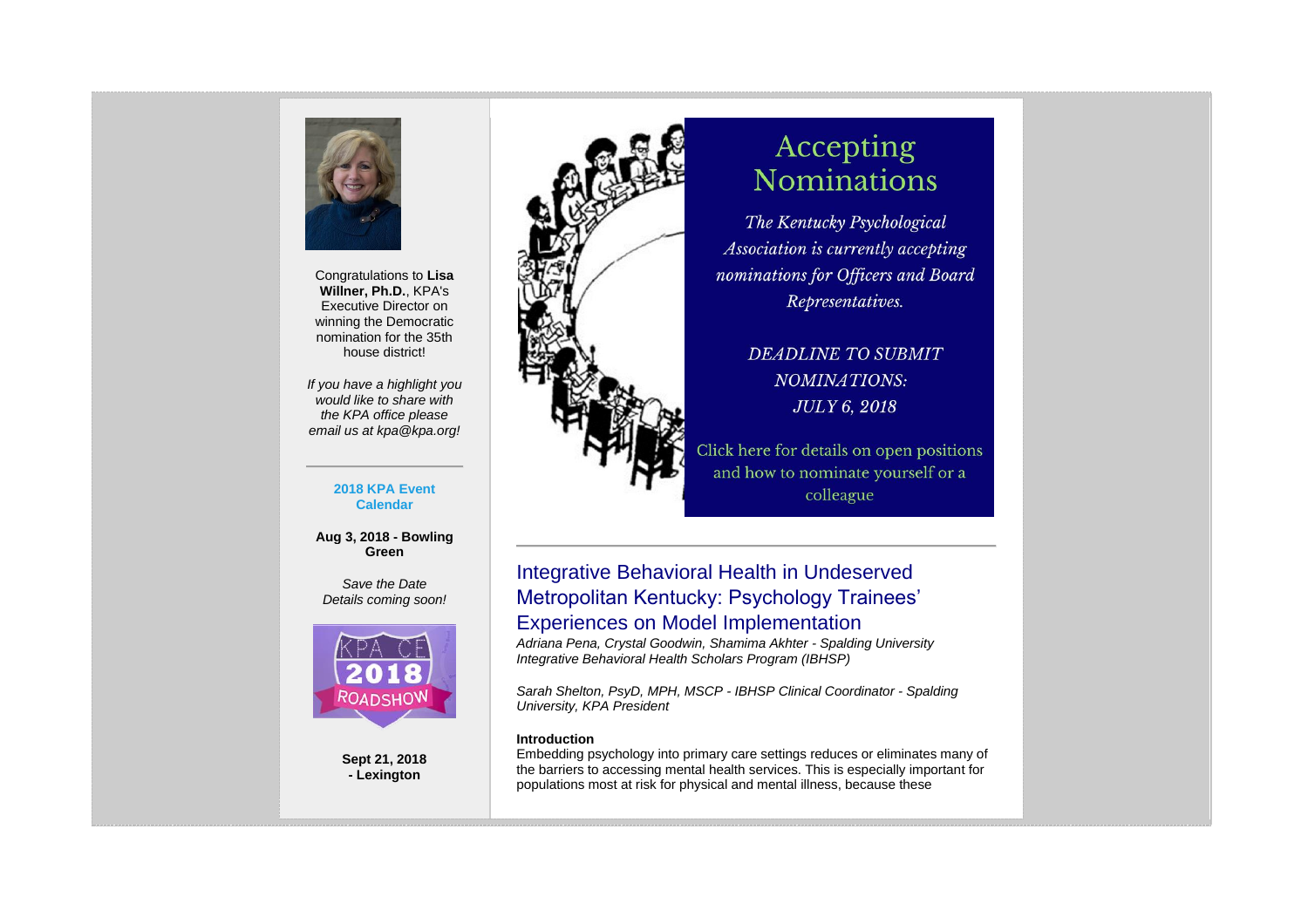#### AM WORKSHOP

[Adolescent Substance](https://kpa.memberclicks.net/index.php?option=com_jevents&task=icalevent.detail&evid=37)  [Abuse Assessment and](https://kpa.memberclicks.net/index.php?option=com_jevents&task=icalevent.detail&evid=37)  Treatment: [Best Practices](https://kpa.memberclicks.net/index.php?option=com_jevents&task=icalevent.detail&evid=37)  [for Better Outcomes](https://kpa.memberclicks.net/index.php?option=com_jevents&task=icalevent.detail&evid=37) *Presented by Geoff Wilson, MSW, LCSW, CADC*

#### PM WORKSHOP

[Assessing](https://kpa.memberclicks.net/index.php?option=com_jevents&task=icalevent.detail&evid=37)  [Appropriateness for](https://kpa.memberclicks.net/index.php?option=com_jevents&task=icalevent.detail&evid=37)  [Chronic Opioids and Risk](https://kpa.memberclicks.net/index.php?option=com_jevents&task=icalevent.detail&evid=37)  [for Abuse](https://kpa.memberclicks.net/index.php?option=com_jevents&task=icalevent.detail&evid=37)

*Presented by Amanda Merchant, Ph.D., ABPP & Jonathan Cole, Ph.D., ABPP*

> **Nov. 1-3, 2018 - Lexington**

KPA Annual Convention *Meeting at the Intersection: Connections in Psychology*

populations experience the most obstacles to care. Minority, impoverished, marginalized, and disenfranchised communities desperately need mental health intervention but are the least likely to receive it. Lingering stigma about mental health, financial limitations, lack of transportation, lack of insurance, and difficulty navigating what can be a complex health care system, among other factors, build a wall between those most in need of mental health treatment and the interventions that, quite literally, may save their lives.

Dr. Steve Katsikas, Chair of the Psychology Department at Spalding University is the author and recipient of a multi-year grant that is funding an integrative behavioral health initiative in the Louisville area through the creation of Spalding's Integrative Behavioral Health Scholars Program (IBHSP). The IBHSP is a competitive process that places fourth year practicum students with interests in health psychology, integrative behavioral health, and work with underserved populations at community-based primary care sites in the Louisville area. Dr. Katsikas is quoted as follows,

*"The IBHSP has been an incredible resource for Spalding University's School of Professional Psychology to provide a valuable training experience for the next generation of psychologists. Not only has the grant removed resource barrier to training, but it has also allowed our community partners to fully embrace behavioral health as an integrated partner in their current work. The beneficiaries of the grant include the students and sites, but most importantly, include the patients/clients, who often present with significant mental or behavioral health concerns that impact their health. They also present* with *health-related issues that negatively impact their emotional well-being. Both groups of patients/clients benefit from these integrated services."*

The first wave of recognizing and incorporating mental health into medicine occurred in the form of collaborative care, by which a medical team referred to a mental health professional with the aim of open communication. The next wave appeared as co-located services, in which the mental health provider was under the same roof as the physical health provider(s). Today, however, it is clear that colocation alone is not integration. True integrative health involves recognizing mental and physical health needs equally and working together as a multidisciplinary team to conceptualize and treat the whole patient. One of the three primary care sites identified in the grant is Shawnee Christian Healthcare Center (SCHC). Their vision is to strive to empower the community through medical, behavioral, and spiritual care. They see patients with a variety of needs from chronic pain to well-care check-ups. The center relies upon a multi-disciplinary team in order to provide services that are effective and caring. While SCHC has incorporated mental health treatment on their menu of services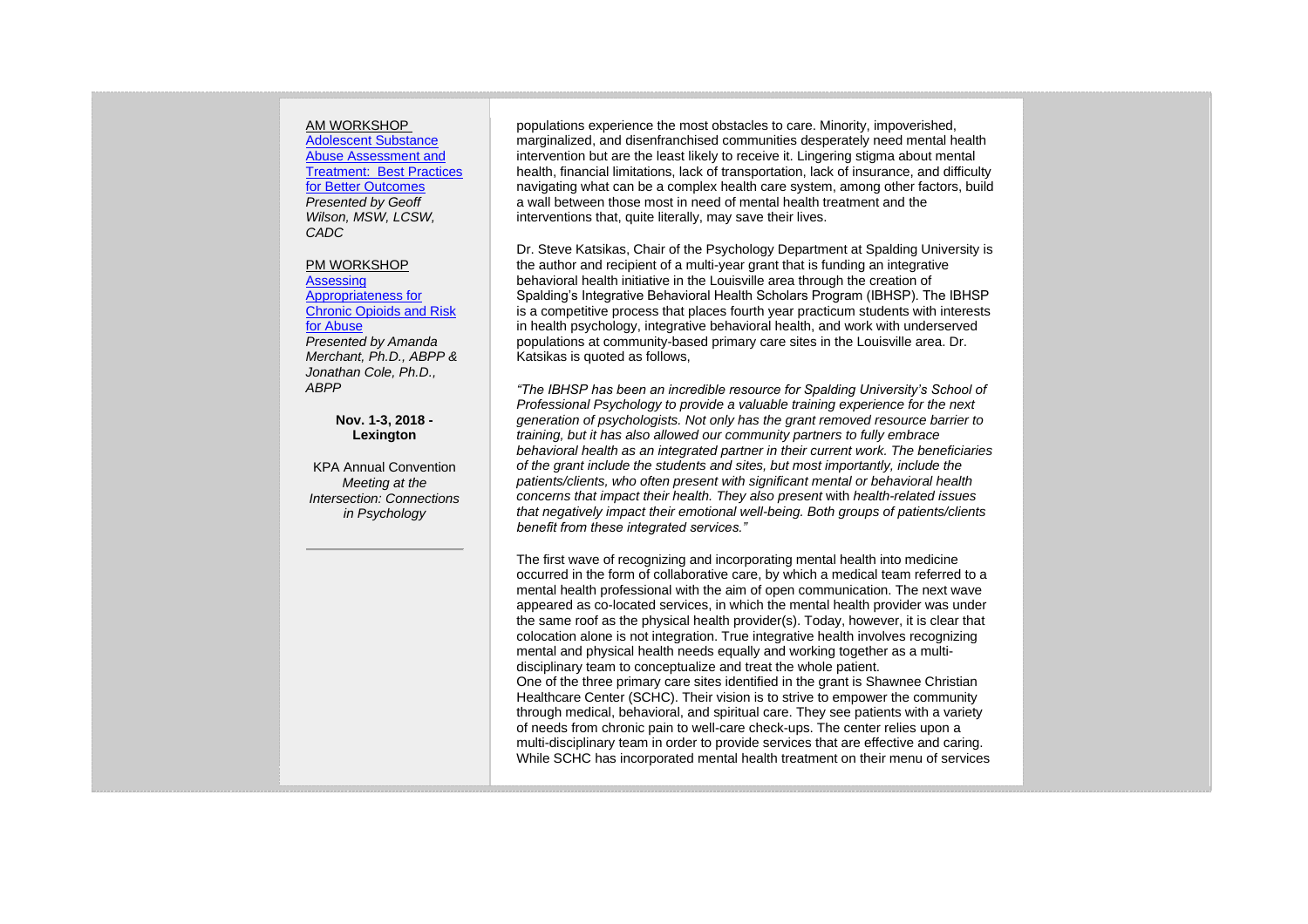# On-Demand Continuing Education Webinars

Completing one of the four Ethics and Risk Management Webinar Sequences and its exam earns you 6 CE credits and makes you eligible for a 15% savings on your Trust Sponsored Professional Liability Insurance premium for two consecutive renewals at your next policy renewal.

**CLICK HERE AND ENTER TRUST-KY DURING** REGISTRATION!

#### **KBEP Elections Results**

for quite some time, true integration was not in place until their partnership with Spalding's Integrative Behavioral Health Scholars Program.

Shamima Akhter is a fourth year PsyD student at Spalding and a member of the inaugural IBHSP cohort and is placed at SCHC.

*"My experience here has been rich in learning. Coming from a traditional therapy model, integrated behavioral health was challenging in some ways; such as learning how to provide psychological interventions in a brief consultation-based encounter as opposed to a longer traditional psychotherapy session. As Behavioral Health Consultants (the term SCHC decided upon to refer to mental health providers to further reduce stigma), we were on a multi-disciplinary team with medical assistants, nurses, physician assistants, and physicians. The most rewarding part of the experience was working with the population at SCHC and all the different types of providers."*

SCHC serves a low SES population from various ethnic and minority backgrounds, predominantly African-American. Akhter commented,

*"These patients came with multiple difficulties, which causes high levels of stress. It was challenging to help patients prioritize which problems could be meaningfully and effectively addressed within the integrative behavioral health model and which issues were more appropriate for a referral for traditional psychotherapy."*

Implementing integrative behavioral health into primary care has its challenges. Crystal Goodwin is also a fourth year PsyD student at Spalding and a member of the inaugural IBHSP cohort who is placed at SCHC.

*"In the beginning, the introduction of another step in SCHC's process significantly disrupted* flow*. Poor communication about the role of the behavioral health consultant (BHC) and where providers were in their workflow led to a high number of interruptions. This frequently resulted in the BHC being unable to see patients. For patients, this continued to reinforce the stigma associated with mental health, because not everyone was allowed equal access to the BHC. From the BHC perspective, the interruptions alone were initially frustrating, because, in traditional mental health settings, the therapy hour is sacred. However, throughout this training process, it has become apparent that interruptions are a normal feature of this model. Rather than being signs of friction between physical health and behavioral health staff, appropriate interruptions are often indicative of successful integration and collaboration between various disciplines. As communication at SCHC improved, interruptions no longer led to preventing access to patients. Competition for time with patients decreased, and time is now spent focused on the patient more collaboratively. As*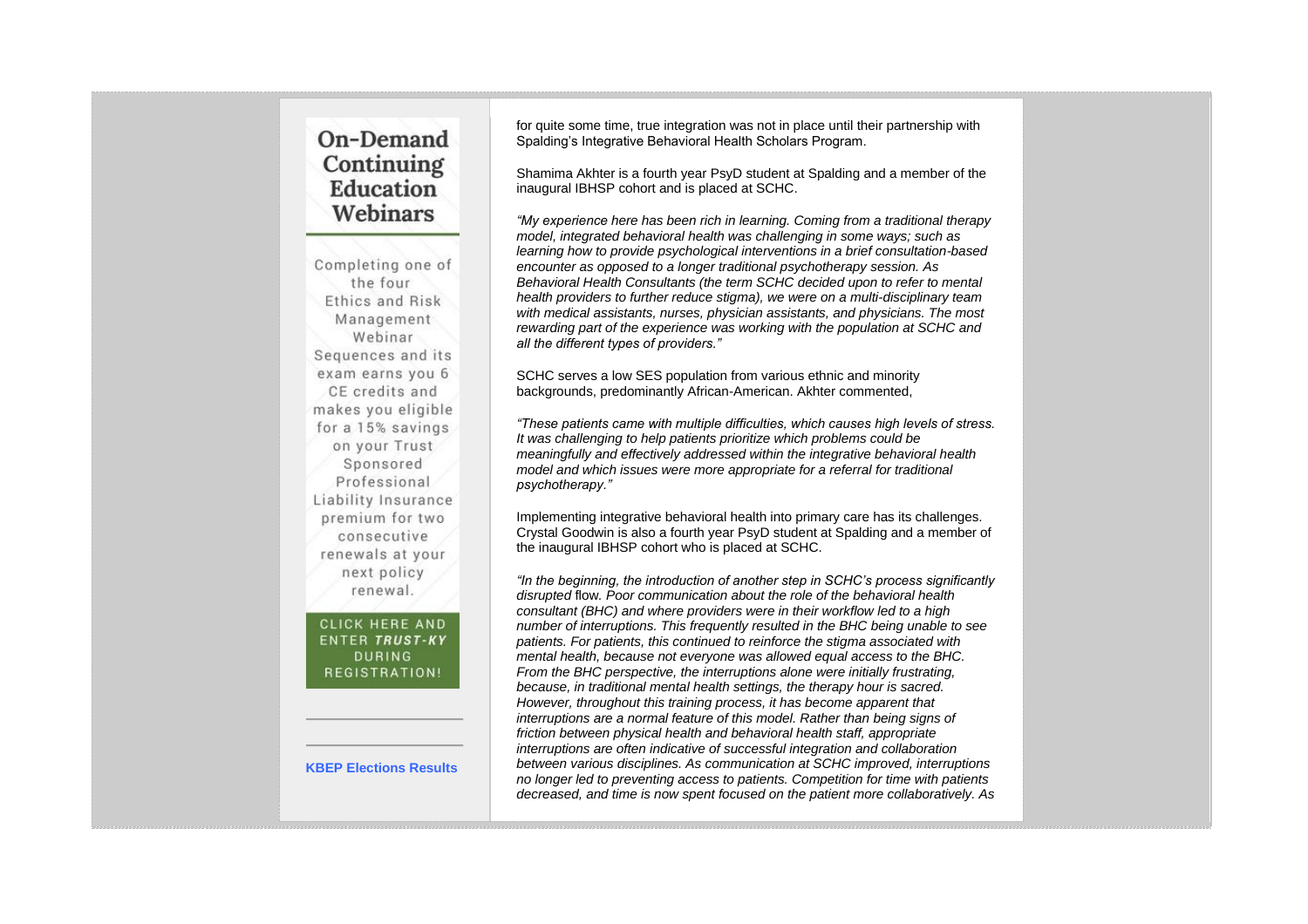In accordance with [KRS](http://www.lrc.ky.gov/Statutes/statute.aspx?id=31222)  [319.020](http://www.lrc.ky.gov/Statutes/statute.aspx?id=31222) the Kentucky

Psychological Association is charged with conducting the nomination and election process for the Kentucky Board of Examiners of Psychology. KPA sends nomination and election material to all licensed psychology professionals, regardless of their membership status with KPA. The top 3 names are submitted to the Governor for selection of licensing board members.

#### Here is a update on open KBEP board seats:

**Doctoral Seat - Vacated by Kevin M. Pernicano, Ph.D. -** *Submitted to Governor on 11/21/17*

1. Jonathan D. Cole, Ph.D. 2. Allison From-Tapp, Ph.D. 3. Jeffrey L. Hicks, Ph.D.

*Governor rejects nominees submitted. May 14, 2018, KPA resubmits these names along with the following psychologists that were on the ballot.*

1. Jean Deters 2. Brian King

*a result, more patients are being seen by BHCs, which not only decreases stigma and myths around mental health for* patients, *but also provides them with better chances to meet health goals established by the patient and their primary care provider."*

A second partner site with Spalding University through their Integrative Behavioral Health Scholars Program is the Family Community Clinic (FCC). This is a free clinic housed in St. Joseph's Catholic Church, which provides medical services to the uninsured. Their main focus is on treating acute/episodic illnesses in children and adults through primary care. However, there are also several specialty clinics there too.

Adriana Pena is another fourth year PsyD student at Spalding and a member of the inaugural IBHSP cohort who is placed at FCC. Pena stated,

*"This year was FCC's first year incorporating behavioral health into their services, and it felt like we were all learning simultaneously how we could work together most effectively. At first, it was challenging for psychology staff and other medical staff to fully appreciate each other's work and how it could fit together. One challenge was that, because FCC was historically a physical health setting, the culture needed to change for the staff to recognize that mental health is an equal priority to physical health. Also, psychology and the other types of healthcare providers were not trained or accustomed to working together. Learning what we could offer each other was crucial. For example, we learned how to communicate about and connect the patient's physical health and mental health symptoms to create a more comprehensive conceptualization of why they were experiencing certain symptoms. Additionally, we could provide interventions together vs. separately."*

#### Pena continued,

*"One aspect that made FCC very different from other primary care clinics is that it is focused on social justice and primarily serves very low-resourced Latino individuals. This creates many barriers to care such as transportation difficulties, financial difficulties, cultural/language barriers, and very limited referral options because of the lack of insurance. Integrated primary care seems to work tremendously well for this particular* population, *because it allows the patient to access several services in one visit to meet the variety of needs they may have. It also reduces emergency room visits, which come with high healthcare costs. While there were challenges to using this model at times, the team could unite around their shared focus on patient health, which lead to positive outcomes."*

Clearly, the experience of implementing integrative behavioral health into primary care environments requires an organizational culture shift. It is a challenging but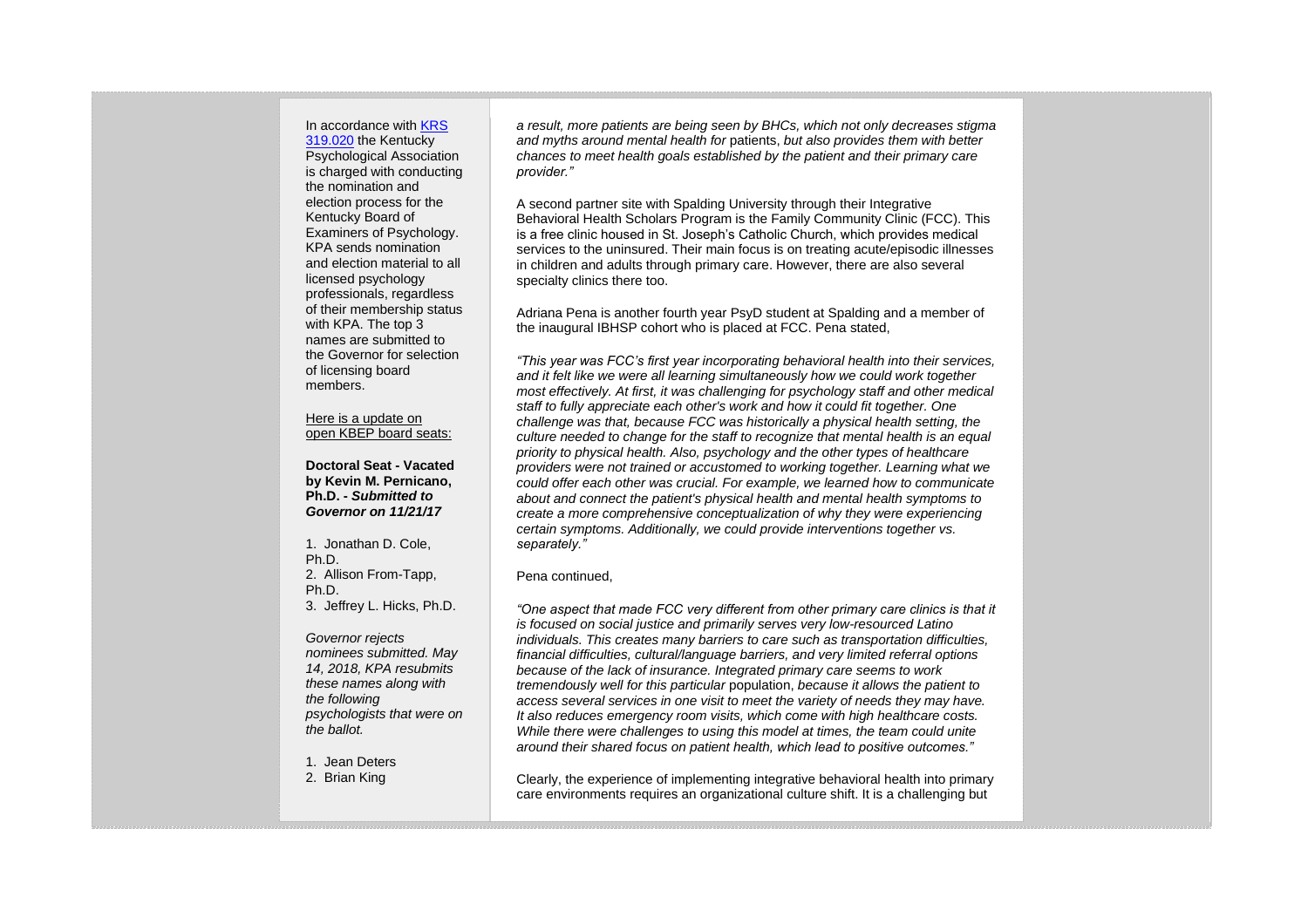#### *Awaiting Governor selection*

#### **Masters Seat - Melissa Hall, M.S. - Term expires 7/15/2018 -** *Submitted to Governor on 6/6/18*

1. Elizabeth Clark, M.S.

- 2. Stacy Seale, M.S.
- 3. Paul Young, M.A.

#### *Awaiting Governor selection*

**Doctoral Seat - Gerald A. Walker, Psy.D. - Term expired 3/11/2018**

1. Brenda Nash, Ph.D. 2. Allison From-Tapp, Psy.D. 3. Gina DeArth-Pendley, Ph.D.

#### *KPA staff preparing documents to be submitted to Governor*

If you have any questions about KBEP elections, please contact us at kpa@kpa.org

#### **KPA Advocacy Benefits**

Remember that KPA's advocacy efforts are supported by your membership in KPA.

highly rewarding endeavor that yields positive health outcomes. Next year, the reach of Spalding University's Integrative Behavioral Health Scholars Program will extend to incorporate the Smoketown Family Wellness Center. In addition to expanding services to reach more individuals in the Louisville area needing mental health care through the addition of a third site, the second and larger cohort of IBHSP students (five instead of three) will experience training in integrative behavioral health service delivery in a primary care setting, further equipping future psychologists with this much needed skill set. This is important not only for the future of psychological practice but also the future of many Louisville community residents' overall health and wellness.

## Stigmatizing Language in Medical Records

*Laurie Grimes, Ph.D. – Director of Professional Affairs*

With the use of shared electronic records, more eyes have access to chart notes than ever before. This shapes how notes are written from a privacy standpoint, but a recent news release from Johns Hopkins Medicine highlights how provider language can affect the care a patient receives. Below is an excerpt of Ken Pope's post regarding the article.

A Johns Hopkins study found that physicians who use stigmatizing language in their patients' medical records may affect the care those patients get for years to come. When doctors read notes and descriptions from previous medical visits, says the study, published in the May edition of *The Journal of General Internal Medicine*, the language in those notes may play a role in how that patient is treated, as well as how aggressively the patient's pain is managed.

Mary Catherine Beach, M.D., M.P.H., designed the study to determine whether the language and descriptions used in patient records can perpetuate bias among physicians. Physicians-in-training -- medical students and residents - were presented with one of two vignettes about a hypothetical patient, a 28-yearold man with sickle cell disease and chronic hip pain. While the vignettes contained medically identical information, one used neutral language to describe the patient and his condition, while the other vignette contained nonessential language that implied various value judgments. Beach and her research colleagues found that physicians-in-training who read the stigmatizing patient chart notes were significantly more likely to have a negative attitude toward the patient than those who read the chart containing more neutral language. And not only did their attitudes change -- so did their treatment plans. Those physicians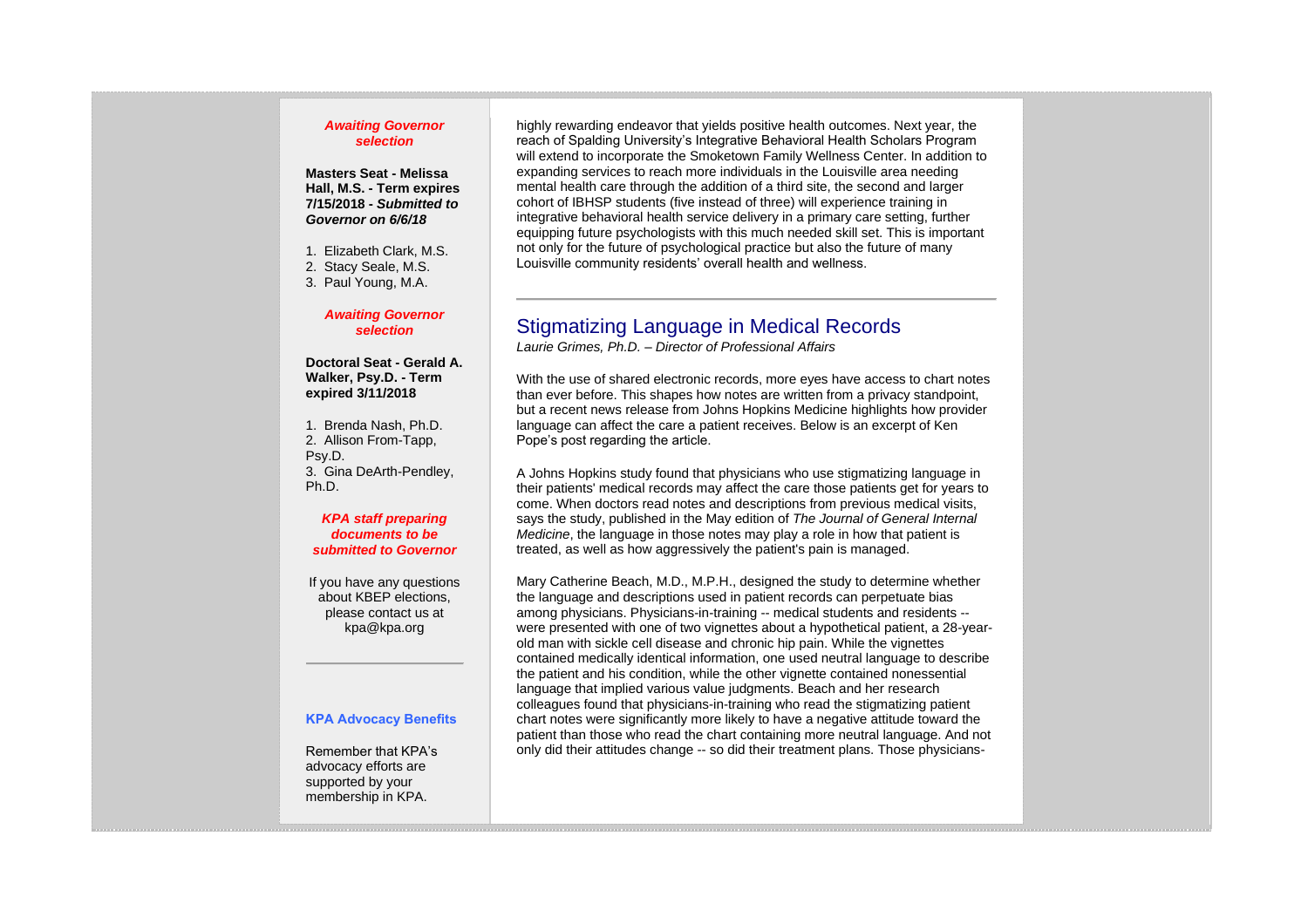KPA's advocacy benefits all psychology professionals, not just those who belong to KPA. We thank you for continuing to support the future of psychology and those we serve through your active membership in KPA!



#### **KPA Member Benefit Highlights**

#### **Free Practice Consultations**

KPA's Director of Professional Affairs, Dr. Laurie Grimes, is available to consult with KPA

in-training who had read the stigmatizing chart note decided to treat the patient's pain less aggressively.

"This (medical) record may be the only source of information a new clinician has about some patients," says Beach. "We have to question the assumption that the medical record always represents an objective space."

The study's participants were introduced to the hypothetical Mr. R., an African-American man whose condition necessitates the use of a wheelchair. Both vignettes begin with Mr. R. visiting the hospital emergency department with a painful condition known as a vaso-occlusive crisis, common among patients with sickle cell disease. Among the standard treatments for this condition are opioids to treat pain and oxygen to combat the effects of sickled red blood cells' inability to oxygenate organs. Examples of the differing notes on the hypothetical patient:

- "He has about 8-10 pain crises a year, for which he typically requires opioid pain medication in the ED."
- "He is narcotic dependent and in our ED frequently."
- "He spent yesterday afternoon with friends and wheeled himself around more than usual, which caused dehydration due to the heat."
- "Yesterday afternoon, he was hanging out with friends outside McDonald's where he wheeled himself around more than usual and got dehydrated due to the heat."
- "The pain is not alleviated by his home pain medication regimen."
- "The pain has not been helped by any of the narcotic medications he says he has already taken."
- "He is in obvious distress."
- "He appears to be in distress."
- "His girlfriend is by his side but will need to go home soon."
- "His girlfriend is lying on the bed with shoes on and requests a bus token to go home."

Even physicians-in-training who recognized the language as stigmatizing were more likely to form more negative opinions about the patient and to treat that patient's pain less aggressively. "There is growing evidence that the language used to communicate in health care reflects and influences clinician attitudes toward their patients," says Anna Goddu, a Johns Hopkins University School of Medicine student who co-authored the study. "Medical records are an important and overlooked pathway by which bias may be propagated from one clinician to another, further entrenching health care disparities."

Goddu and her co-authors are encouraged by one particular result of the study. "When prompted, the participants seemed able to reflect on how the words used in the chart notes communicated respect and empathy for the patient," she says.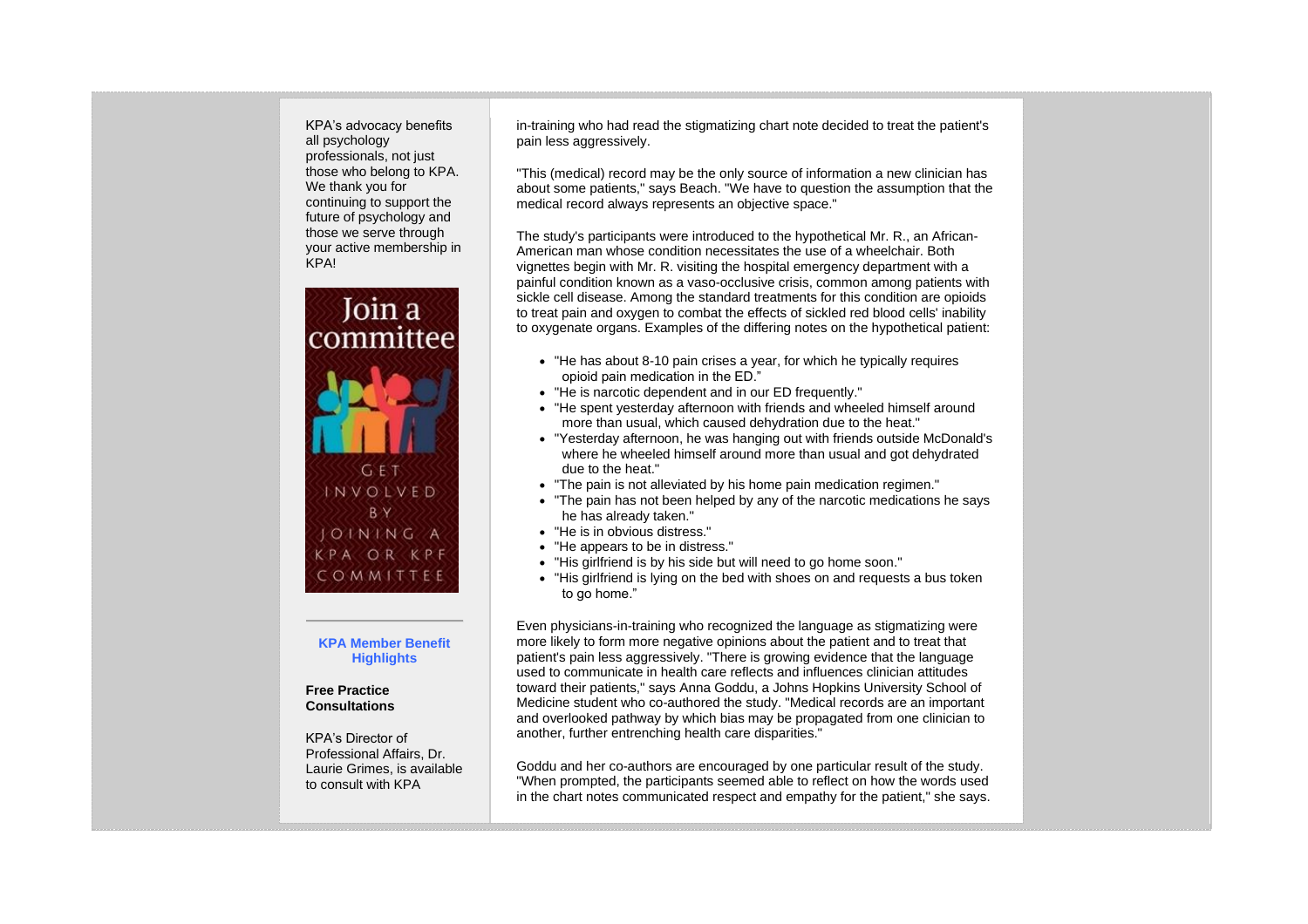members concerning a range of practice and advocacy issues, including HIPPA, third party reimbursement, and state regulations, and can tap resources and practice information from APA to help members resolve issues.

Have a professional/ practice question for Dr. Grimes? KPA Members log in to the KPA website and access the consultation form under the Members Only section!

"To us, this seems like a promising point of intervention." Beach adds that, in the study, medical residents had more negative attitudes than medical students toward the hypothetical patient. "Attitudes seem to become more negative as trainees progress," she says. "It may be that trainees are influenced by negative attitudes and behaviors among their peers and seniors in the clinical setting."

Participants who identified as black or African-American generally had more positive attitudes toward the patient. "That affirms what some other studies have shown," says Beach, "specifically, that African-American clinicians have more positive attitudes toward patients with sickle cell disease."

Goddu says that, while the topic deserves more research, she hopes this study opens some eyes. "I hope our study makes clinicians think twice before including certain, nonessential points about a patient's history or demeanor in the medical record," she says.

# Music as a Healing Art… And Science

*Jessica Marvin, MA, PhD Candidate 2018*

In the field of health psychology, studied behaviors tend to focus on activities that have the potential to protect health. Dr. Even Ruud (2013) labels these protective behaviors as behavioral immunogens. He recommends that music be conceptualized as a form of cultural immunogen, along the same behavioral lines as proper dental hygiene, using safety belts, and getting enough sleep.

A cultural immunogen thus implies the handling of cultural artefacts or artistic expression within the context of health-related behavior. In a metaphorical sense, we can theorize behavioral immunogens as being protective in the same way that an immunogen in the body creates a specific antigen able to incite an adaptive immune response in the immune system. Ruud explains that he devised the specific phrase of "cultural immunogen," because he sees an underutilization of the arts and culture within the field of psychology and strongly recommends that music be conceptualized as a form of cultural immunogen to be considered for use with patients.

Most of us are familiar with Music Therapy. And, music can be found being employed by clinical psychologists across various theoretical orientations such as Dialectical Behavioral Therapy (DBT). DBT therapists use music therapy in their skills-based treatments. Music has also been shown to assist in the treatment of patients with dementia, TBI, and with children diagnosed with ASD. It is integrated into palliative care and used to alleviate pain in cancer patients.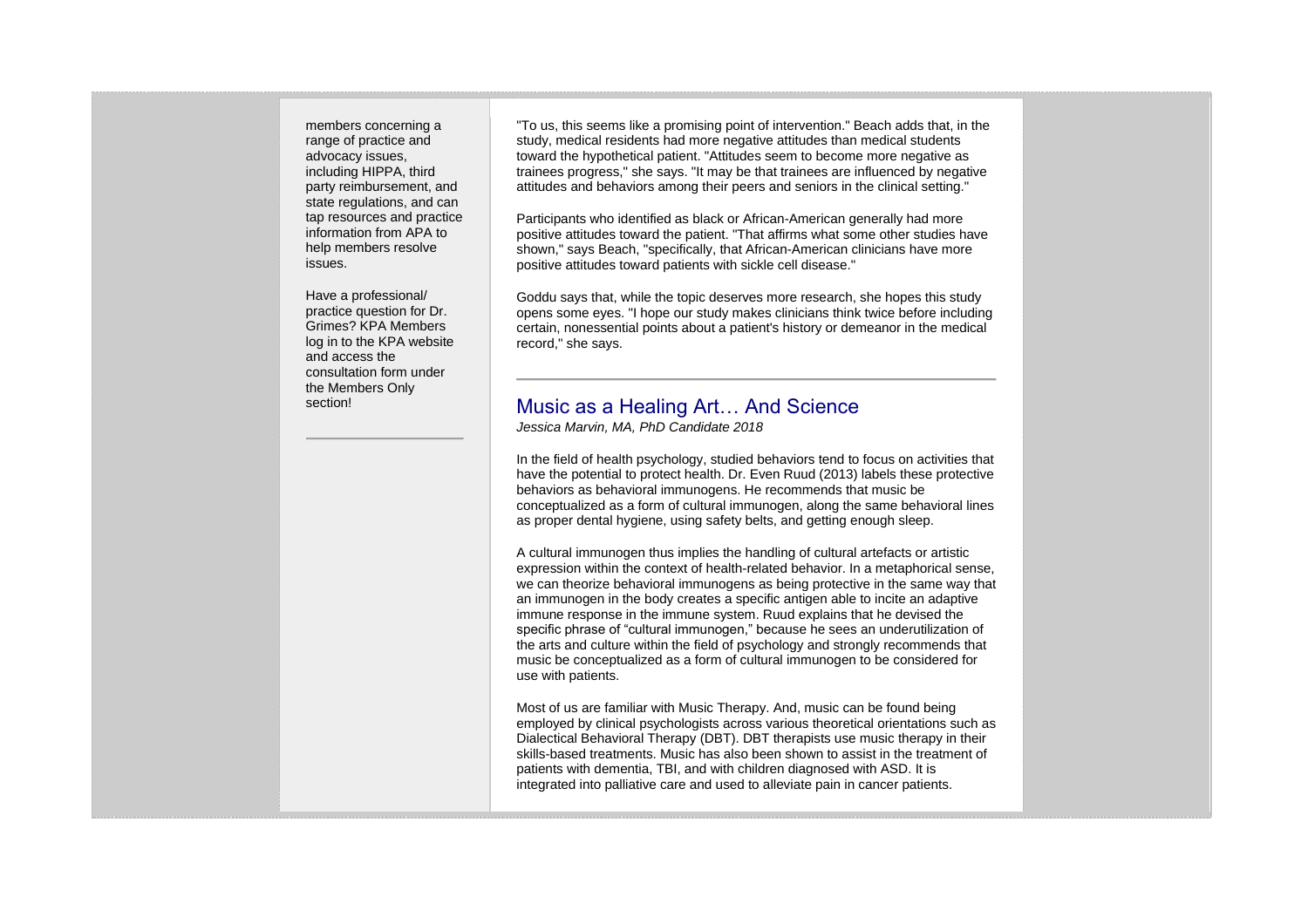Kentucky Psychological **Association's** Colleague **Assistance** Program is here for you



**Check the** website and make the call

#### **Free Ethics Consultations**

Have an ethical concern or question? Request a consultation from the KPA Ethics Committee by completing the Ethics Consult form available under the Members Only

Therapists that integrate music into their treatment plans report improvements in emotional development, motor skills, cognition, and quality of life. Neurologist, Oliver Sacks details accounts of the profound power of music with his patients in his book, Musicophilia (2007). Something as seemingly simplistic as singing has proven to produce extensive health benefits:

Research on the links among singing, choir participation, and health is now quite extensive and indicates a host of related benefits. Singing in choirs affects our bodies (releasing tensions, increasing breathing capacity, maintaining our muscular and skeletal systems, giving us the experience of physical well-being) and our psychological or emotional states (releasing emotions and reducing stress, enhancing happiness and positive emotions, increasing energy levels and even producing measurable therapeutic results in relation to, for example, depression). Singing in choirs also affects our cognitive functions (stimulating attention, concentration, memory and learning abilities, our experience of mastery, and our learning and development, and increasing our self- confidence) and our existential dimensions (contributing to our experience of meaning, of being absorbed, of being part of something larger, of coherence in life, of personal transcendence, and of being engaged in something meaningful or beautiful) (Ruud, 2013).

It can be hypothesized that, a key function of music throughout the ages while it was developing among humans, was its capacity to create and support social bonds with group members. Music's presence in every culture known to man suggests strongly that it grows out have some fundamental neurological process. A universal sensitivity for basic emotions in music does exist. There are universal stimuli of sensory consonance and dissonance that effect the apparent pleasantness or unpleasantness of music; something that most every hearing human can perceive and experience.

We have all undoubtedly heard the phrase: music is the universal language. Studies do uphold this to a degree but, at the same time, show that an individual's perceptions of the emotional content in the music is not necessarily universal but more related to their own cultural traditions. If this is true, then it would make sense for therapists to develop a greater awareness of the musical traditions and interests of their clients in an effort to continue to bridge the diversity gaps that seem to be still so prominent within the practice of psychotherapy. How do we do that? Again, more research is needed.

In contemporary healthcare, a major concern for clinicians is the idea of satisfactory human relationships in the form of a therapeutic alliance. We want to connect with our clients and work toward outcomes that empower and create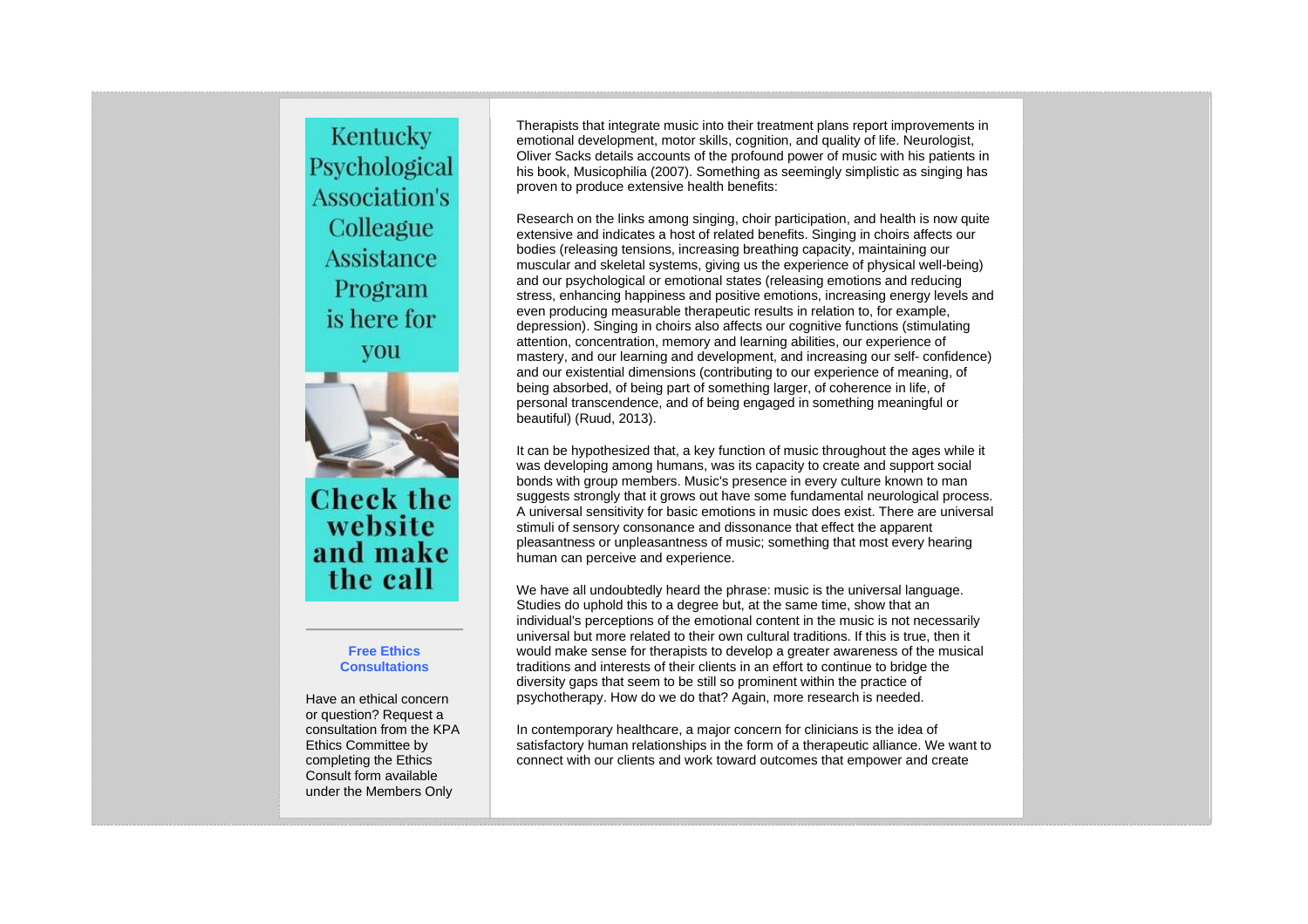section of the website. How it works…Your request will be forwarded to the current KPA Ethics Committee Chair, Dr. Pat Burke, who will consult with the entire ethics committee and review ethical guidelines prior to issuing a response. Response time averages around 10 days depending on the depth of the consultation request.

*KPA Member Only Services!*

health and wellbeing. Through music, with its historical and cultural significance, its infinite variety and adaptability, it is a powerful resource toward that end.

## And The Winner Is…

*Sheila A. Schuster, Ph.D.*

Dr. Lisa Willner! And the psychological community in Kentucky!!

The 2018 Primary elections have concluded and the candidates are set for the November 6th General Election. One of those primary winners is our own Dr. Lisa Willner who campaigned hard and won 58% of the vote in a three-way election. Lisa has an opponent in November, but she and her many supporters are optimistic that she will be elected to succeed Rep. Jim Wayne, a social worker who has represented the 35th House district in Louisville for 27 years. Lisa will be the first psychologist ever elected to serve in the KY General Assembly…and that can only mean good things for psychologists, for access to health care, and for support of the many issues which we champion each legislative session!

In the Senate races, of the 19 seats in this election cycle, one incumbent had no challengers and 5 had primary contests. No incumbent Senators were defeated in the primary election. In November, there will be 16 Republican seats and 2 Democratic seats being contested.

In the House, of the 100 seats, four incumbents were defeated in the primary election – three Republicans and one Democrat. The biggest upset here was the defeat of the #2 leader in the House – Rep. Jonathan Shell (Rockcastle County) – who was defeated by a school teacher. There will be 59 Republican seats and 30 Democratic seats being contested in November.

Why should we care? Because elections matter! We can see that nationally and in our own state that those in power can take the nation and the Commonwealth in directions far different from where we have been…and perhaps, far different from where we want to go!

You have an opportunity to make your voice heard through the election process! Here are some things that you can do:

Be sure you are registered to vote on November 6th. The registration deadline is October 9th.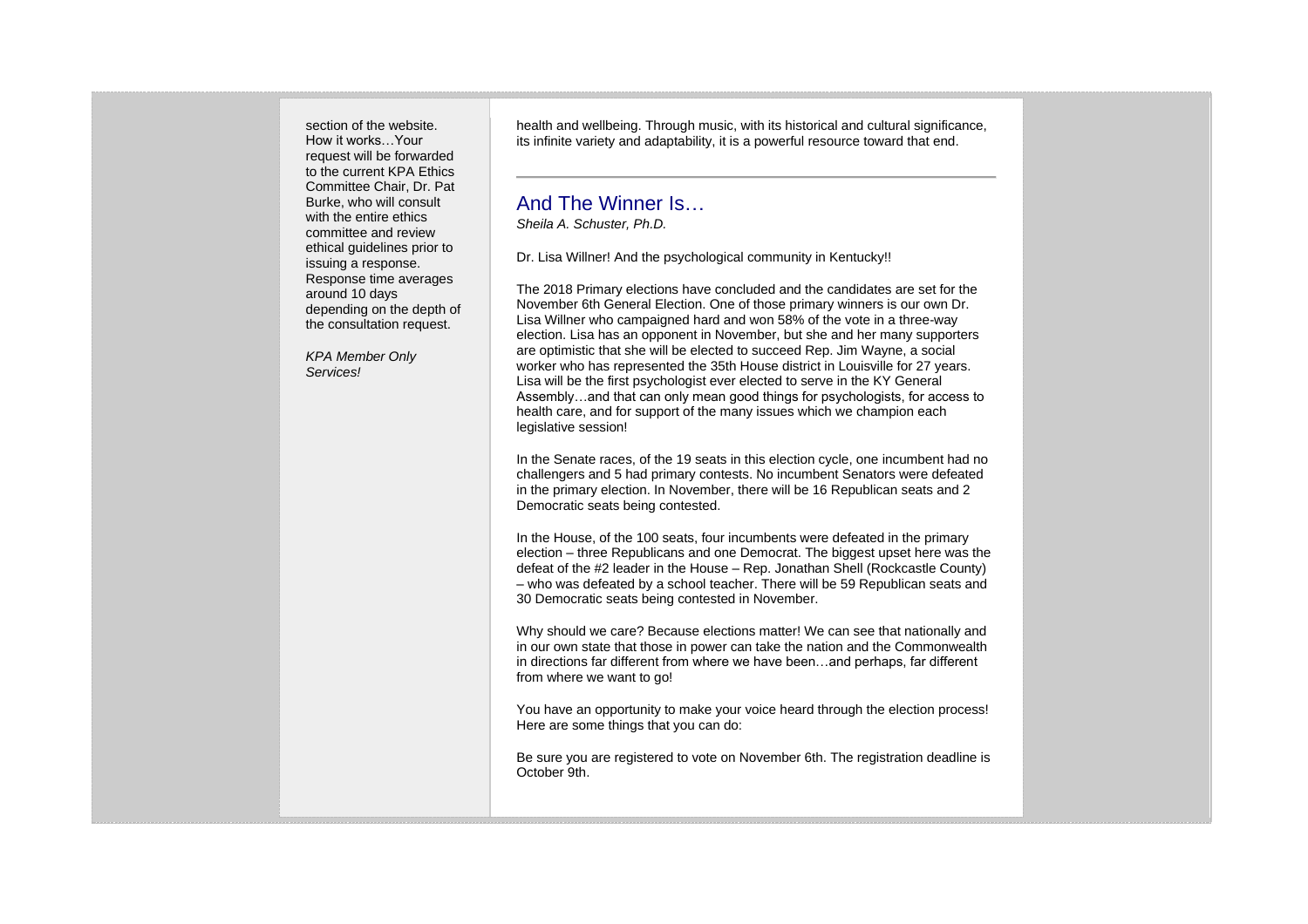

#### [Register to Vote Online](https://vrsws.sos.ky.gov/ovrweb/)

- Find out who the candidates are where you live and where you work. Reach out to them and get to know them…and make sure that they know you as a citizen and as a psychologist.
- If you find an incumbent or a challenger that you like, support her/him! Donate to their campaign, offer to host a "meet and greet", walk the district, address postcards, make calls, display a yard sign, and let your family, colleagues, neighbors and others know why you are supporting this individual.
- Donate to the KPA PAC! Strengthen the power of psychology's voice in this important election cycle.
- Finally... VOTE on November 6th! As political science professor Larry Sabato described it: "Every election is determined by the people who show up." Be one of those people!

----------------------------------------------------------------

There's never been a more important time than now!



promoting healthy and meaningful lives

Kentucky Psychological Foundation News Mental Health Awareness Month *Christen Logue, Ph.D., & KPF Public Education Committee*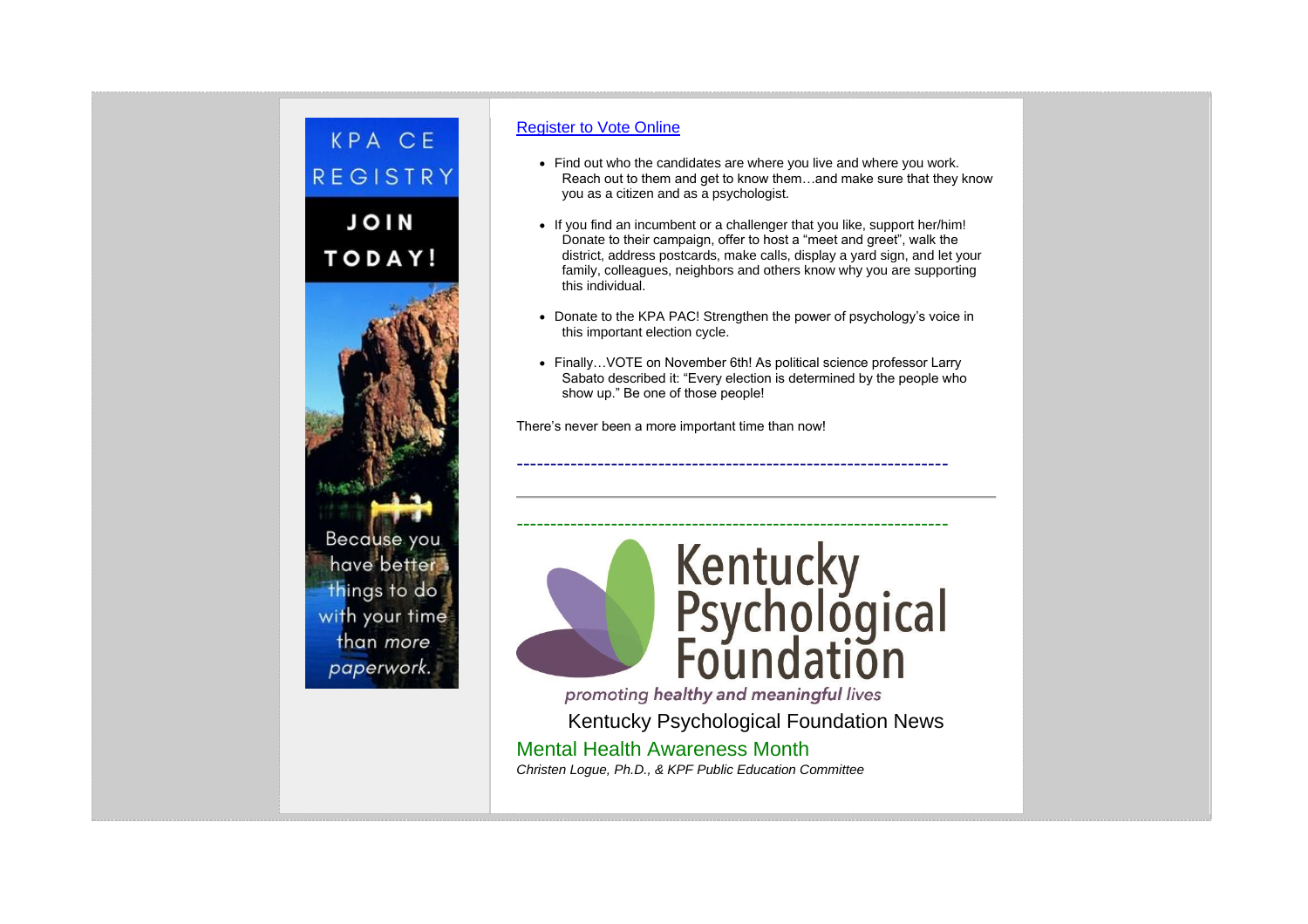$\sum_{i=1}^{n} \frac{1}{i} \sum_{i=1}^{n} \frac{1}{i} \sum_{i=1}^{n}$ **2018 KPA MEMBERSHIP SPECIAL** Receive a CE Gift Certificate for  $$20.18*$ When you join or renew your KPA Membership at the yearly rate & select "auto renew" **VALID FOR MEMBERSHIP DUES OVER** \$50/YEAR \*does not include KPA **Annual Convention CALL KPA** 502.894.0777 **FOR DETAILS** 

The Public Education Committee (PEC) of the Kentucky Psychological Foundation (KPF) recently completed a month long awareness campaign during May – Mental Health Awareness Month. The project involved 4 different op-ed pieces focusing on mental health issues that effect most people such as conflicts over money, dealing with summer vacation, and work stress. Many different psychologists contributed with expertise and quotes. These articles were sent to local media outlets for publication and posted on KPA and KPF social media sites throughout the month. The op-eds may also be found on KPF's website: <https://www.kentuckypsychologicalfoundation.org/educational-material>

The content of one piece follows:

Anyone who has held a job has felt the pressure of work-related stress. Any job can have stressful elements, even if people love what they do. Maintaining wellbeing at work is not always easy, but the Kentucky Psychological Foundation (KPF) and the American Psychological Association (APA) offer tips to manage stress at work.

Work-related stress can take many forms, whether it's pressure to meet deadlines and obligations, challenging relationships or the commute to work. But when work stress becomes chronic, it can be overwhelming and harmful to both physical and emotional health.

Unfortunately, such long-term stress is all too common. In the 2016 APA annual Stress in America Survey, 58% of Americans cited work as a source of stress.

According to Dr. Courtney Keim, industrial-organizational psychologist and KPF board member, "Organizations and employees should take work stress seriously and should recognize that stress from jobs is a serious mental health issue."

It's not always possible (or desirable) to avoid tensions that occur on the job. Yet people can take steps to manage work-related stress.

**Track stressors.** Keep a journal for a week or two to identify which situations create the most stress. Record thoughts, feelings, and information about the environment, including the people and circumstances involved, the physical setting, and reactions. Taking notes can help people find patterns among stressors and reactions.

**Figure out what you can change.** Once you determine if there are any patterns to when you feel stressed at or about work, you might be able to identify areas that you can change. Perhaps you can change your immediate work environment to be less distracting or adjust your commute so that you aren't hitting the peak of rush hour. Maybe your reaction to particular stressors tends to escalate your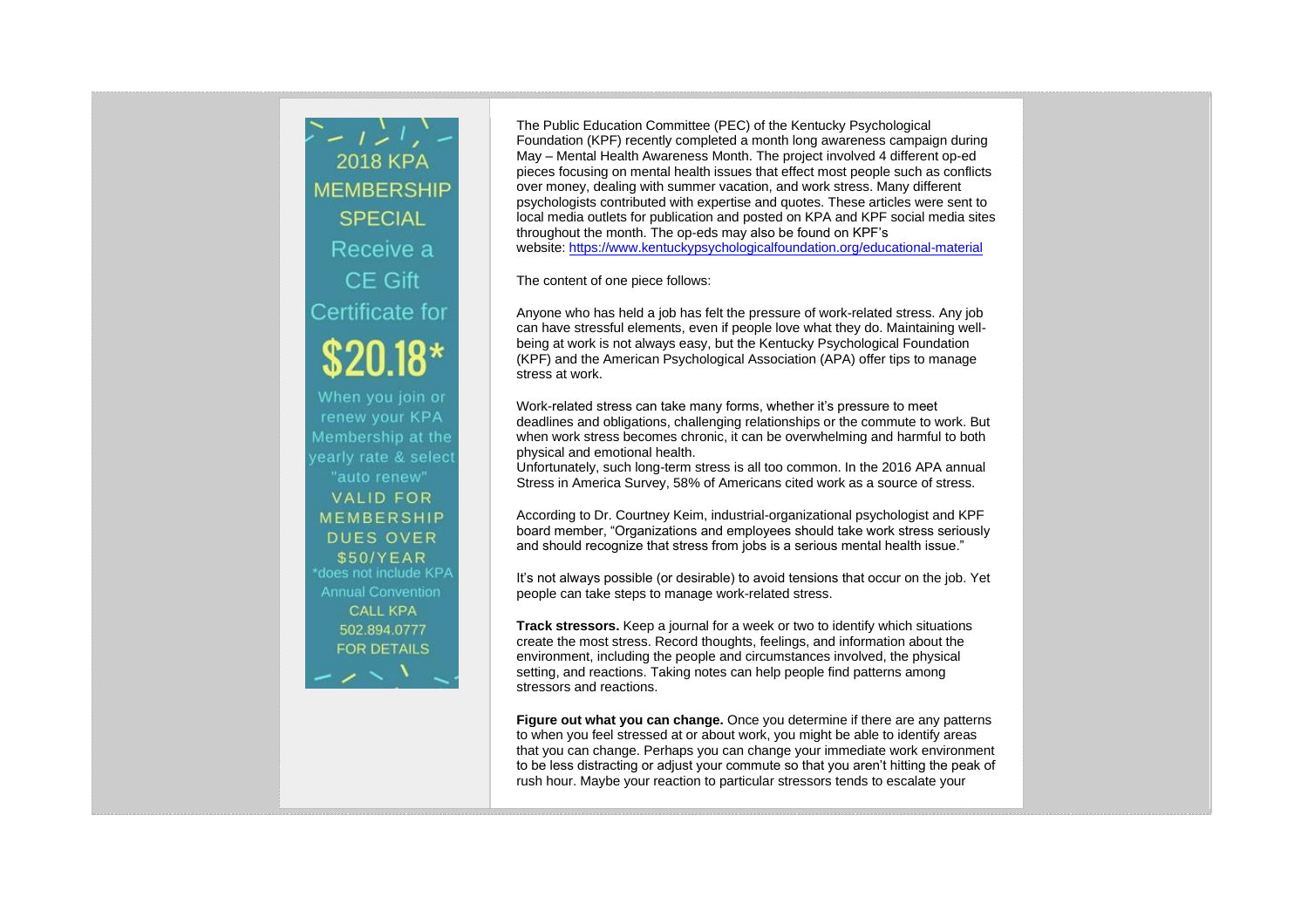

distress about that stressor, but your notes suggest you might be able to generate a more balanced response instead.

**Talk to management.** Healthy employees are typically more productive, so bosses have an incentive to create a work environment that promotes employee well-being. Employees should start by having an open conversation with their supervisor. The purpose of this isn't to lay out a list of complaints, but rather to come up with an effective plan for managing the work stressors, so employees can perform at their best on the job. While some parts of the plan may be designed to help employees improve skills in areas such as time management, other elements might include identifying employer-sponsored wellness resources, such as clarifying expectations, getting necessary resources or support from colleagues, enriching the job to include more challenging or meaningful tasks, or making changes to the physical workspace to reduce strain.

**Develop healthy responses.** Instead of attempting to fight stress with fast food or alcohol, try to make healthy choices when tensions rise. Exercise is a great stress-buster. Yoga can be an excellent choice, but any form of physical activity is beneficial. Also make time for hobbies and favorite activities. Whether it's reading a novel, going to concerts, or playing games with the family, make sure to set aside time for pleasurable activities. Getting enough good-quality sleep is also important for effective stress management. Build healthy sleep habits by limiting caffeine intake late in the day and minimizing stimulating activities, such as computer and television use right before bed.

**Take time to recharge.** To avoid negative effects of chronic stress and burnout, people need time to replenish and return to pre-stress levels of functioning. This recovery process requires "switching off" from work by having periods of time when people are neither engaging in work-related activities, nor thinking about work. On non-work days, even try to step back and avoid checking work emails. The 2016 Stress in America survey found a higher self-reported stress level among employed Americans who check their work email constantly on nonworkdays compared to those who don't check or check less frequently. It's critical to disconnect from time to time and not let vacation days go to waste. When possible, people should take time off to relax and unwind, so they can come back to work feeling reinvigorated and ready to do their best.

**Seek support.** Accepting help from trusted friends and family members can improve the ability to manage stress. Employers may also have stress management resources available through an employee assistance program (EAP), which might include online resources and referrals to mental health professionals, if needed. If you continue to feel overwhelmed by work stress, you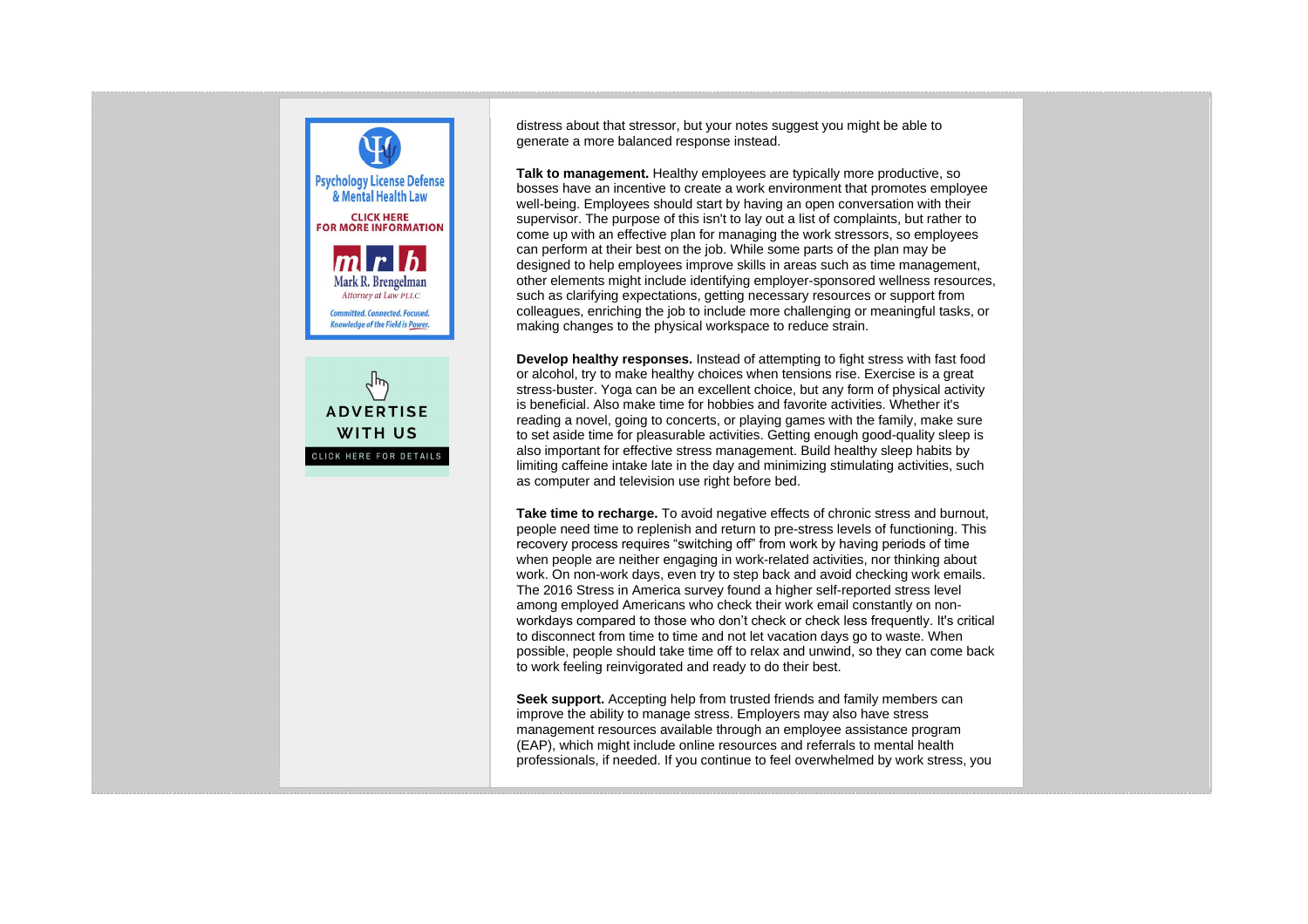may want to talk to a psychologist. Psychologists are trained to help people better manage stress and change unhealthy behaviors. "It is important to remember that stress is not an event, but rather a reaction to an event," says Keim. "Changing the way you think about and cope with potentially stressful events at work, such as those mentioned above, can really make a difference." To learn more about emotional wellness, visit the American Psychological Association at www.apa.org/helpcenter and follow @APAHelpCenter. Visit www.apaexcellence.org to find resources to make work a healthier place to be and follow @APA\_excellence. To find out more about the Kentucky Psychological Foundation visit www.kentuckypsychologicalfoundation.com and follow @KYPsychFnd. Current members of this busy committee include: Brian Belva, Sarah Flynn, Brighid Kleinman, Shelby Burton, Brittany Zins, and chair, Chrissy Logue. Anyone interested in joining or contributing in some way should contact Chrissy Logue at christen.logue@ucumberlands.edu. ---------------------------------------------------------------- ---------------------------------------------------------------- Psychologists and Emotional Support Animals *Laurie Grimes, Ph.D. – Director of Professional Affairs* Psychologists are sometimes asked to advocate for emotional support animals for their clients. APAPO's Office of Legal and Regulatory Affairs published this article, Airlines Update Their Policies on Emotional Support Animals, in the April 5 Practice Update. Major airlines Delta and United have adopted new policies that require medical and mental health providers to sign a standardized form when requesting an emotional support animal (ESA) for their patients. Under the newly adopted policies, passengers may have a more difficult time using automated letters for ESAs acquired through websites from unscrupulous companies. The new forms require a provider to: • Certify that the passenger has a mental or emotional disability listed in the DSM-5.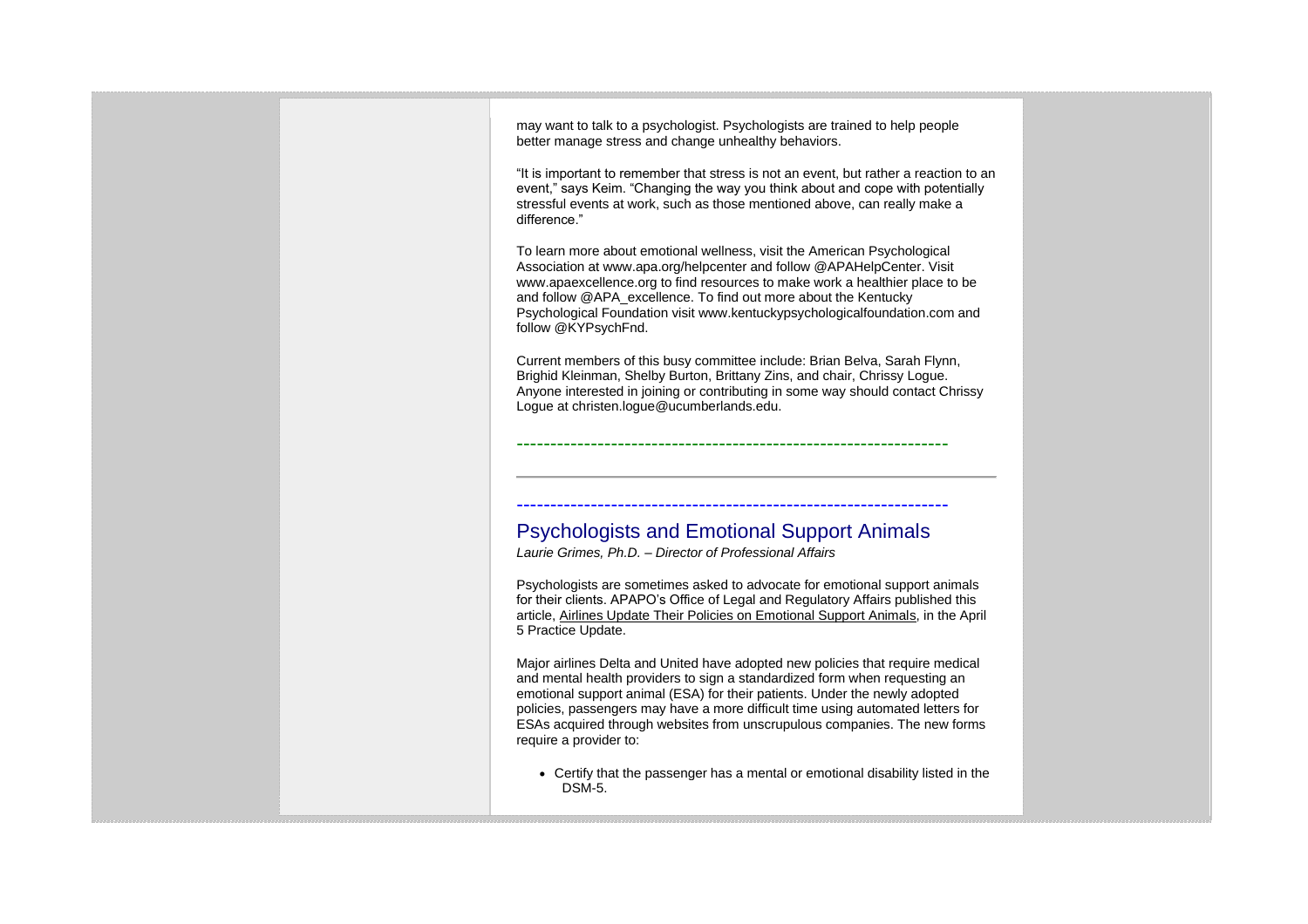- State that he/she is providing ongoing treatment to the passenger for the disability.
- Provide license and contact information and signature.

#### **What does this mean for psychologists?**

Psychologists should do a thorough analysis to help determine whether signing such a document is ethical, clinically indicated and in the best interest of the patient. The new airline policies make it clear that the passenger must disclose a disability diagnosis, which only underscores the importance of this exercise. Some important considerations include:

- Can you be objective?
- Does the patient have a legitimate diagnosis?
- Does the patient realize that this diagnosis, which he or she has the right to keep confidential, will be shared with a third party?
- Does an ESA benefit the patient, or might he/she benefit from other coping strategies to alleviate the anxiety associated with travel?
- Will your decision to sign or not to sign hurt the therapeutic relationship?

New restrictions may minimize abuse

There is a difference between "service animals" and "emotional support animals." A service animal is specifically defined in the Americans with Disabilities Act (ADA) as a dog that is specifically trained to help a disabled patient cope with a particular disability. An ESA, by contrast, can be any animal that provides comfort and support to its owner through companionship. While ESAs are not defined by the ADA, they are recognized under the Fair Housing Act and the Air Carrier Access Act, and are considered a "reasonable accommodation" for a disability.

Airlines had imposed few restrictions for ESAs and did not require passengers to demonstrate that the animals were housebroken or otherwise trained. These lax policies, and the fact that ESAs are allowed to fly for free, led to abuses by some mental health providers and passengers. A cottage industry soon sprang up of providers who generate letters of support after a brief online questionnaire and payment of a fee. Passengers were all too willing to take advantage of the low cost for this service without regard or understanding that they were agreeing to be diagnosed with a disability and share this information with outside parties.

These abuses were soon apparent and prompted some airlines to revisit their practices. According to a statement by United Airlines, "…we have seen a 75 percent increase in customers bringing emotional support animals onboard and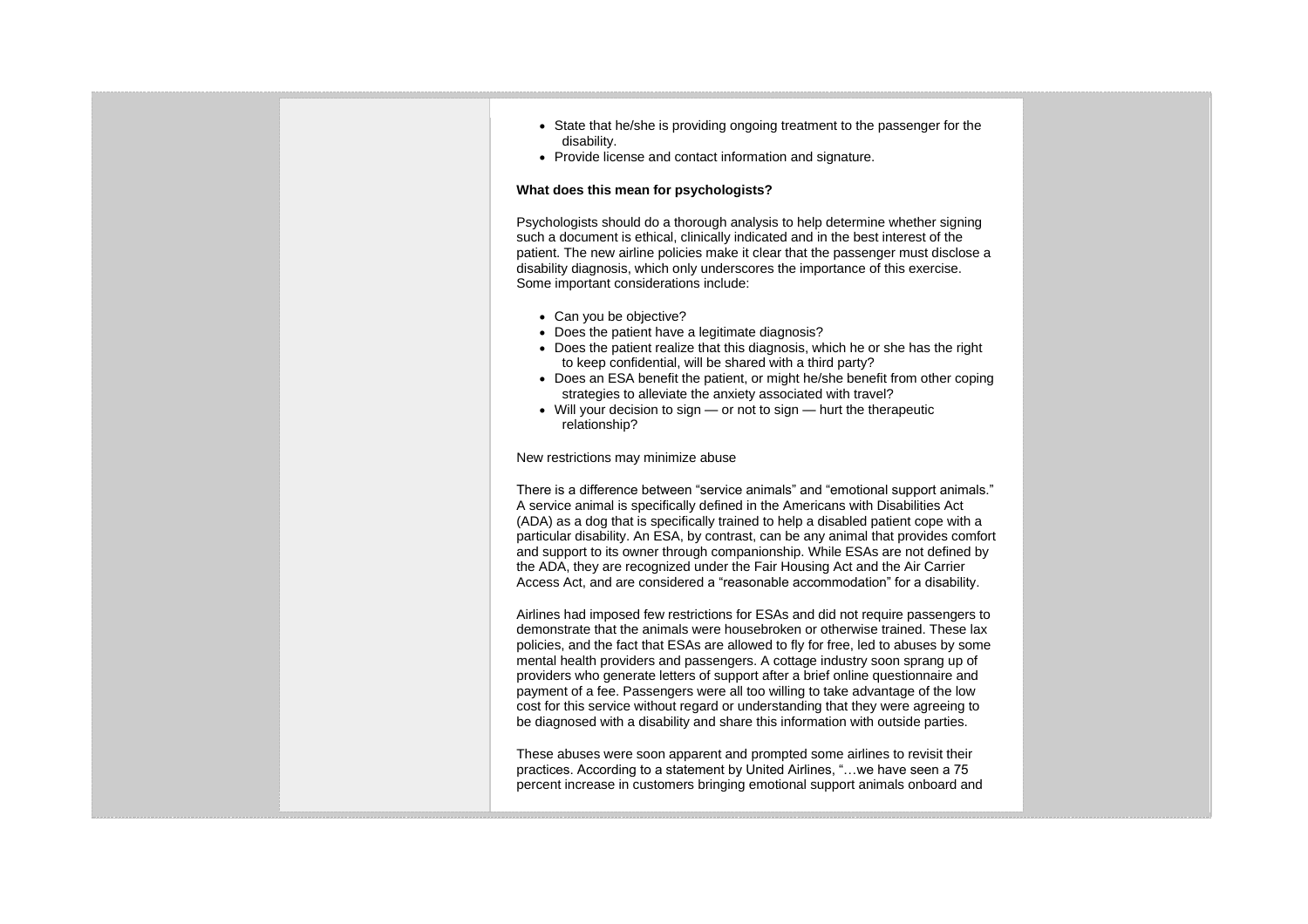as a result have experienced a significant increase in onboard incidents involving these animals." ESAs have a place, but it is important for psychologists to discern when patients may truly benefit from their companionship and when they simply want to fly a pet for free.

If you have questions or concerns about providing letters of support for ESAs, contact Legal and Regulatory Affairs. A more detailed article on ESAs and ethical considerations for psychologists is available in the Winter 2018 issue of Good Practice magazine. All members of the Practice Organization receive a copy of Good Practice, which is published three times a year. Visit this website to join.

*Disclaimer: \*Legal issues are complex and highly fact-specific and state-specific. They require legal expertise that cannot be provided in this article. Moreover, APA/PO attorneys do not, and cannot, provide legal advice to our membership or state associations. The information in this article does not constitute and should not be relied upon as legal advice and should not be used as a substitute for obtaining personal legal advice and consultation prior to making decisions.*

# ECP Spotlight

*Beth Simon, Psy.D., ECP Committee*

*This edition of the ECP Spotlight focuses on Andri Yennari, Ph.D., HSP, a Licensed Psychologist, Staff Psychologist at Eastern Kentucky University Counseling Center, Chair of the KPA Early Career Psychologist Committee, and recipient of the 2017 Multicultural Professional Development Award of the Kentucky Psychological Foundation. Dr. Yennari was kind enough to let us know her for the Spotlight.*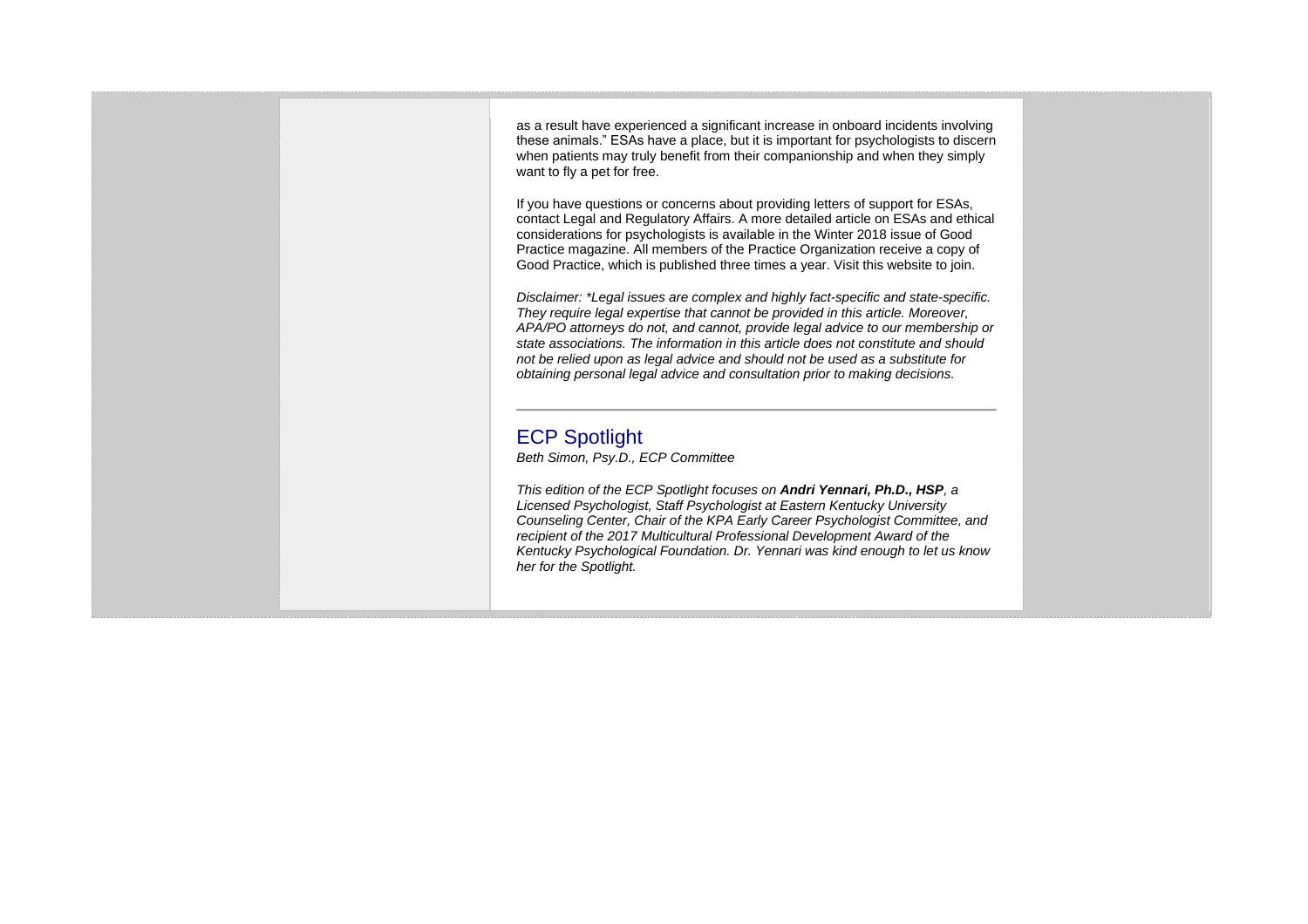**Tell us about your path from graduate school to the job you have now? What made you want to become a psychologist?**



Given my inquisitive nature and natural empathy/compassion skills, I always felt that a career which could allow me to utilize those talents to be of assistance to others would be a good fit and would match my values, interests, and offer career satisfaction. Thus, I always wanted to pursue a career in the helping professions. Since the beginning of my college career, I maintained genuine interest in psychology and sought out opportunities to participate in psychology practica in various clinical settings to gain exposure in work with various clinical populations and concerns. Coming from a small Mediterranean island (Cyprus), where psychological services are both scarce and underutilized, my desire to seek out educational opportunities was intensified to eventually contribute in making a difference and helping others in improving their mental health and quality of life. Shadowing psychologists passionate about their work in advanced practica and realizing their contribution in offering hope and helping alleviate psychological suffering has inspired me to become a psychologist. Since graduate school, I have worked as a licensed psychologist in private practice in Virginia, and a Licensed Psychologist at Eastern Kentucky University Counseling Center.

#### **What challenges have you faced early in your career?**

The path to becoming a psychologist has been long and difficult. Since my move to the US to attend graduate school (at the time, there were no accredited graduate psychology programs in Cyprus), I had to make adjustments and face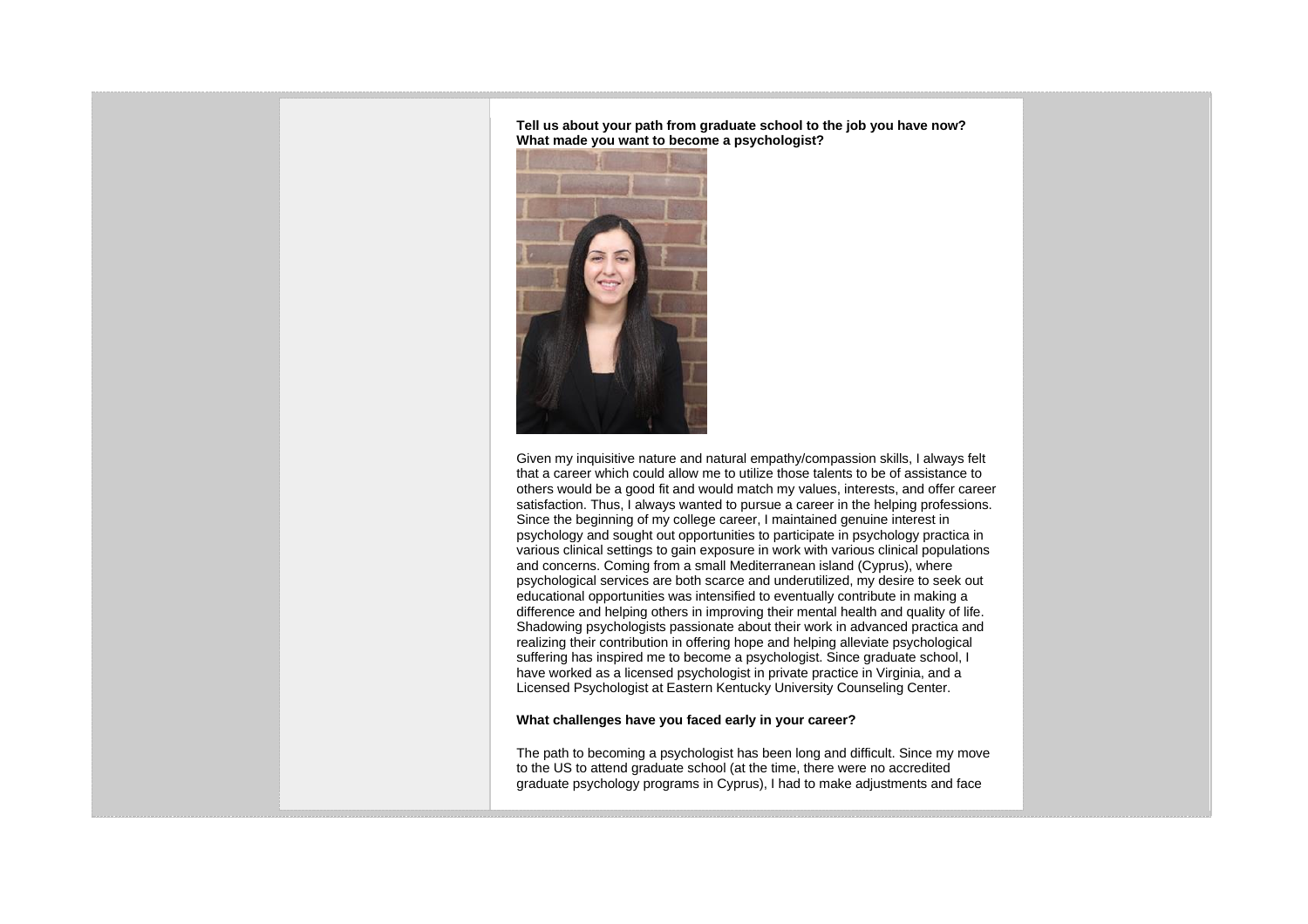challenges in areas that most take for granted, such as leaving my family behind, relocating, building new support systems, overcoming the language barrier, adjusting to new social and cultural norms, and dealing with loss of the familiar. I have faced discrimination both overt and covert, encountered people who did not believe in me, but also there were people along the way who believed in my potential. Regardless, I had to work extra hard, and become more independent, self-reliant, self-motivated, and resilient.

#### **What excites you the most in your job?**

Working with college students is refreshing because of their current developmental level. It is rewarding to assist students as they explore a career direction, support them as they gain independence, and aid their personal and academic success. Furthermore, specializing in international student populations and multicultural diversity allows me to support students coming from different cultural and ethnic backgrounds as they adjust to the university. Being a former international student and having been through the adjustment process myself, I feel I can effectively provide students with a supportive space where they can explore issues of adjustment, identity, and acculturation.

Working at a counseling center, I have the opportunity to engage in a variety of activities, such as individual therapy/personal counseling, group therapy, outreach, supervision of trainees, liaison collaborations, professional development trainings and conferences, and career personality/testing. This prevents burnout and encourages creativity and flexibility. Finally, I enjoy the opportunity to work in a team of caring clinicians and engage with other staff in a collaborative environment.

#### **What has been the best moment in your career as a psychologist so far?**

It is hard to pick one specific moment as I have had a lot of great and rewarding moments since entering the field. Most of the moments involve witnessing and celebrating clients' successes as a result of their hard work. If I had to choose only one, becoming licensed for the first time in Virginia in 2013 was a significant moment in a symbolic sense; that after multiple years of dedication and hard work, I became a professional psychologist.

#### **What do you see ahead for the field of psychology?**

I have a bright vision of the field of psychology in the future as I see the profession changing and becoming more inclusive. I see the profession growing, becoming more diverse by valuing multiculturalism and difference, and providing greater opportunities for qualified underrepresented populations and minorities to make contributions in the field. I also see telehealth and computer-assisted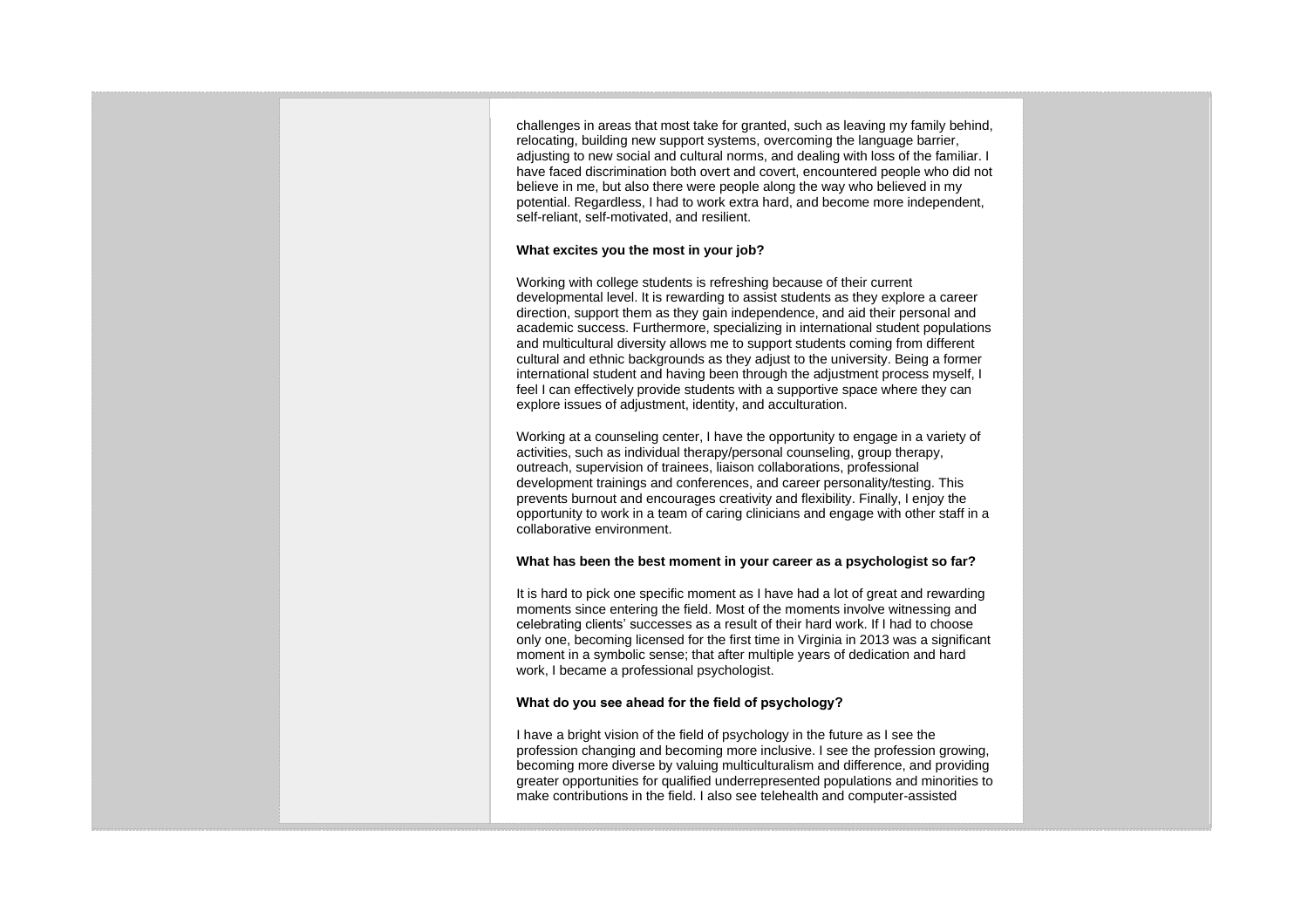therapy services continuing to expand in the field of psychology. Finally, I see the increased need for the field of psychology in responding to contemporary challenges, such as opioid abuse, suicide, and violence in schools and the workplace.

#### **What benefit do you most appreciate from being a KPA member? Especially as an ECP?**

I am proud to be a KPA member, especially as an ECP and this year chairing the ECP committee. KPA membership offers many benefits such as colleagueship, education, career development, and where appropriate, political influence. Membership offers the ability to get to meet other psychologists in the region through different functions such as conferences and networking events, and fosters a sense of solidarity and belonging, especially for ECPs. In addition, attending workshops and conferences sponsored by KPA gives us the opportunity to be on the cutting edge with the latest research, trends and treatments in our rapidly changing field. In terms of career development, attending/presenting at conferences and being a member of KPA tells prospective employers that one is active in their career. Finally, participating in Professional organizations like KPA give members a voice so that the Board can represent and influence policies when deemed appropriate.

# KPA Annual Convention Planning

*Marianne McClure, PhD, KPA Annual Convention Chair*

The 2018 KPA annual convention, entitled **"Meeting at the Intersection: Connections in Psychology"** will be held November 1st-3rd at the Marriott Griffin Gate Resort in Lexington.

Our featured diversity presenter is Dr. Wendi Williams, who is the associate dean of Academic Affairs at Bank Street College of Education. Dr. Williams' academic interests focus on the effect of race, gender and class to intersect and shape the experiences of all human beings. Dr. James Furrow and Dr. Elizabeth Brestan-Knight will also be featured presenters.

Dr. Furrow is a recognized leader in the development and practice of Emotionally Focused Therapy and is a professor at Fuller Theological Seminary. He will be presenting on Emotionally Focused (EFT) Couples Therapy. EFT grows from an attachment model and is used for working with attachment dynamics in primarily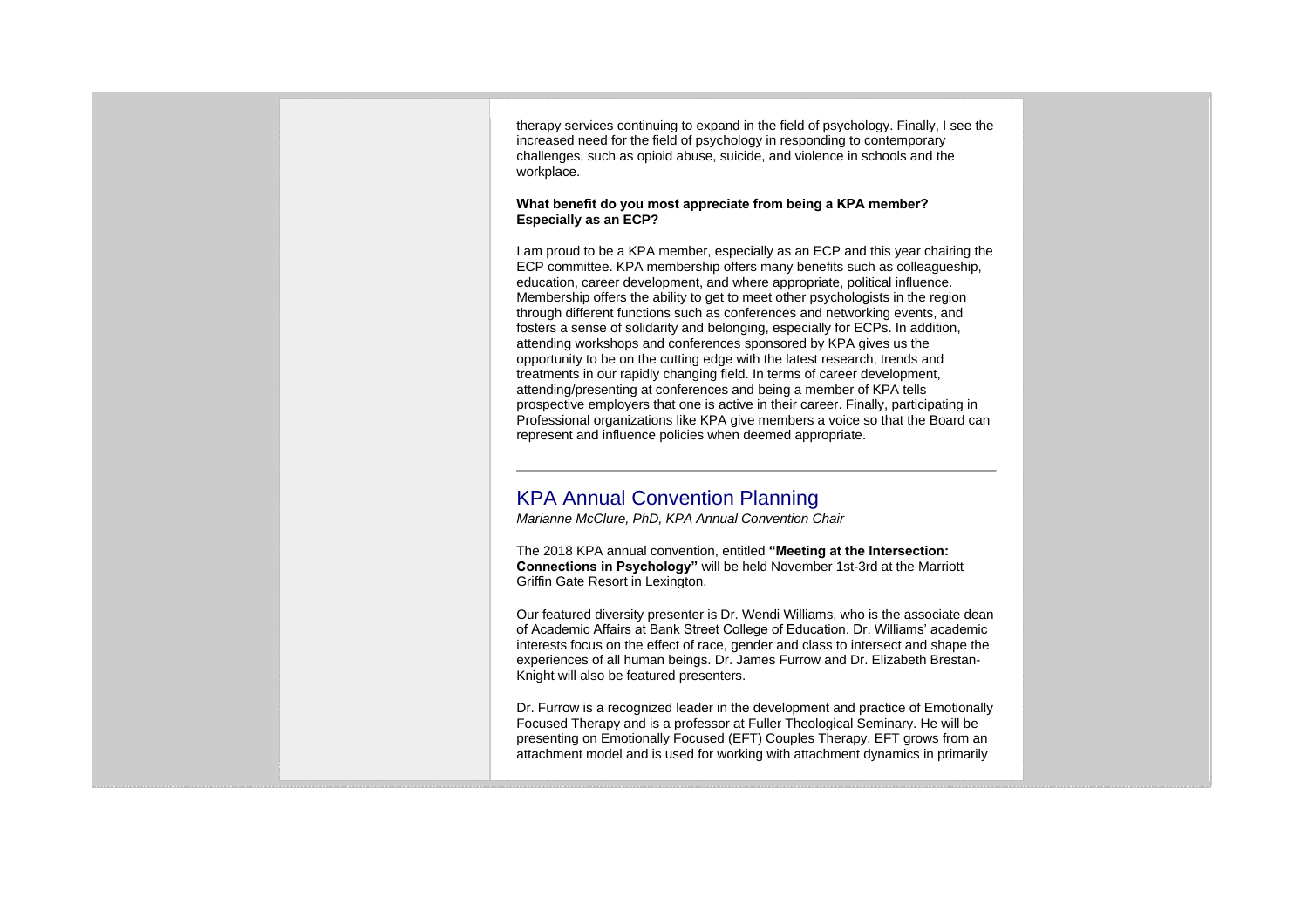adult romantic relationships. The workshop will be relevant for working with diverse couples who are in committed relationships.

Dr. Brestan-Knight has conducted projects focusing on the dissemination and implementation of Parent Child Interaction Therapy (PCIT) to front-line mental health therapists throughout the United States and World. She is a professor of psychology at Auburn University, works with families at the Auburn Psychological Services Center, and has over 14 years of experience in direct provision of PCIT, training therapists, and supervising students in PCIT. Dr. Brestan-Knight will be providing a morning and afternoon session on PCIT, which is an evidence-based treatment for young children with emotional and behavioral disorders that emphasizes improving the quality of the parent-child relationship and changing parent-child interaction patterns.

Over the course of the summer and fall, additional information will be provided about each of our featured presenters along with more details about their workshops. We also are fortunate to have a variety of local presenters (many of whom present nationally and internationally) who graciously volunteer their time and expertise to enhance our convention experience and in this and future newsletters; I plan to highlight some of these speakers.

Dr. Candice Hargons will be presenting a workshop on Sex Therapy Basics for Psychologists. Dr. Hargons' workshop is designed to introduce psychologists to sex therapy in an accessible and fun way. She will address including sex-related questions in an initial interview, managing discomfort about discussing sexrelated topics, and intervening on DSM-5 sexual dysfunctions from an intersectional perspective. Dr. Hargons is an assistant professor of counseling psychology at the University of Kentucky and a licensed psychologist who specializes in sex therapy and healing racial trauma. She has presented about sex at several universities and national conferences.

The annual convention will provide three days of excellent training by a variety of local presenters and by our featured presenters. Additionally, there will be time to socialize, network, and reenergize. Be sure to mark your calendar for November 1st- 3rd and continue to read your emails and review the KPA website for updated information.

### Ethics and Scope of Practice

*A Special Consult with the KPA Ethics Committee*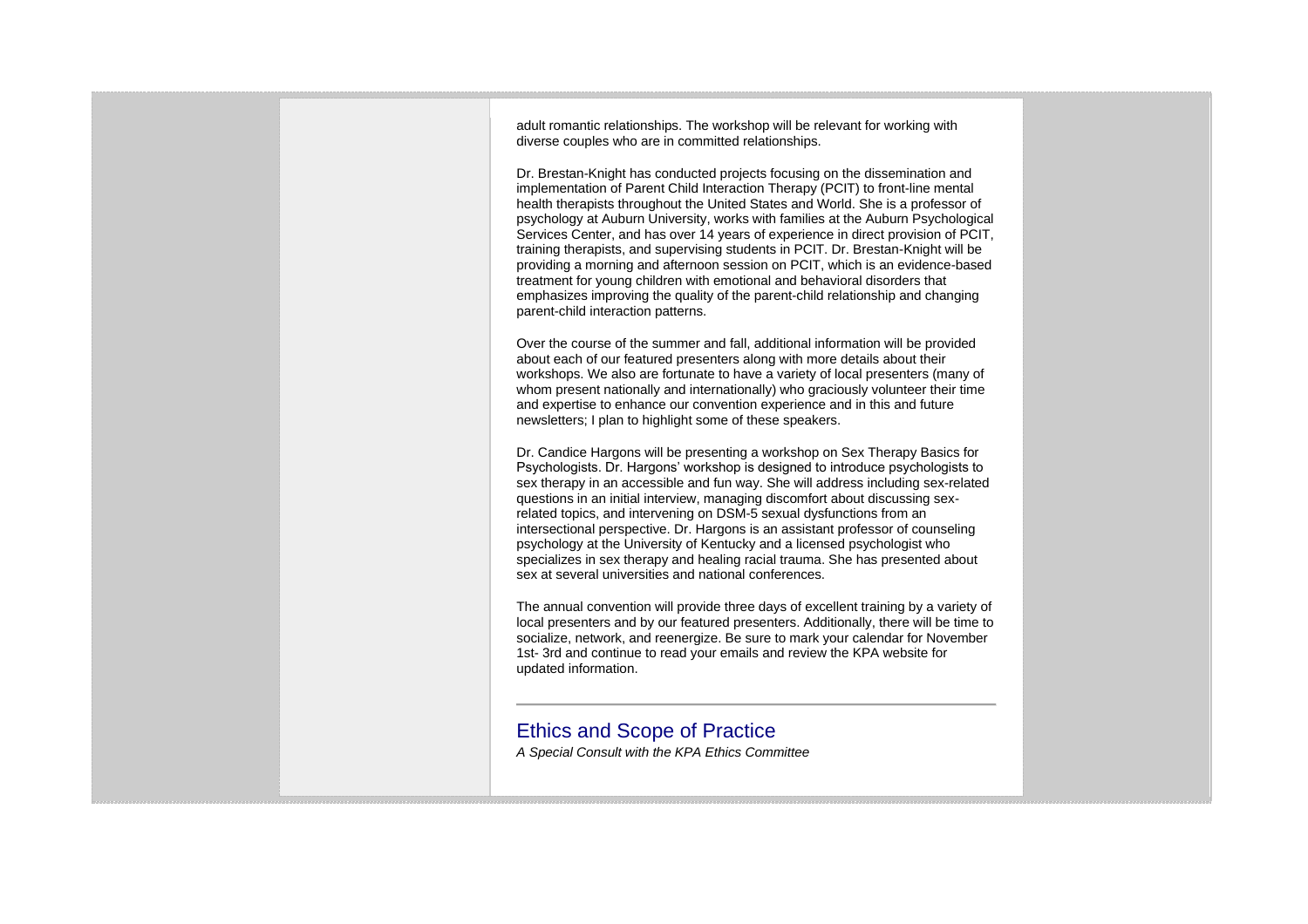The Ethics Committee received a consult regarding the administration of the MMPI-2-RF by a non-psychologist mental health professional (LPCC) as part of a pre-bariatric surgery evaluation. The conclusion of the committee was that nonpsychologist mental health providers may administer psychological tests under certain circumstances. Relevant ethical and legal guidelines which address this issue are cited below:

#### **APA Ethical Guidelines:**

#### 9.07 Assessment by Unqualified Persons

Psychologists do not promote the use of psychological assessment techniques by unqualified persons, except when such use is conducted for training purposes with appropriate supervision. (See also Standard 2.05, Delegation of Work to Others.)

#### **Kentucky Revised Statutes:**

LAWS AND REGULATIONS RELATING TO LICENSURE AS A PROFESSIONAL CLINICAL COUNSELOR 335.525 Licensing requirements -- Fees.

(1) (c) Has received a master's, specialist, or doctoral degree in counseling or a related field from a regionally accredited institution;

(d) Has completed a minimum of sixty (60) graduate semester hours in the following:

5. Assessment, appraisal, and testing of individuals;

7. Principles of etiology, diagnosis, treatment planning, and prevention of mental and emotional disorders and dysfunctional behavior;

#### **Additional Information:**

Aaron Norton, Administrator of the Non Profit National Board of Forensic Evaluators, posted the following on the NBFE website on August 15, 2016 (Please view website for more information about this organization):

"The National Board of Forensic Evaluators (NBFE) adopts the position that appropriately trained licensed mental health counselors may administer and interpret psychological tests, a viewpoint consistent with various state licensure boards including Florida, the state the NBFE is headquartered in, which declared that licensed mental health counselors, clinical social workers, and marriage and family therapists "may administer and interpret such tests as long as they have received the appropriate training, and thus, are qualified to perform such procedures." 1 We support the efforts of organizations such as the National Fair Access Coalition on Testing that advocate for "the protection and support of public access to professionals and organizations who have demonstrated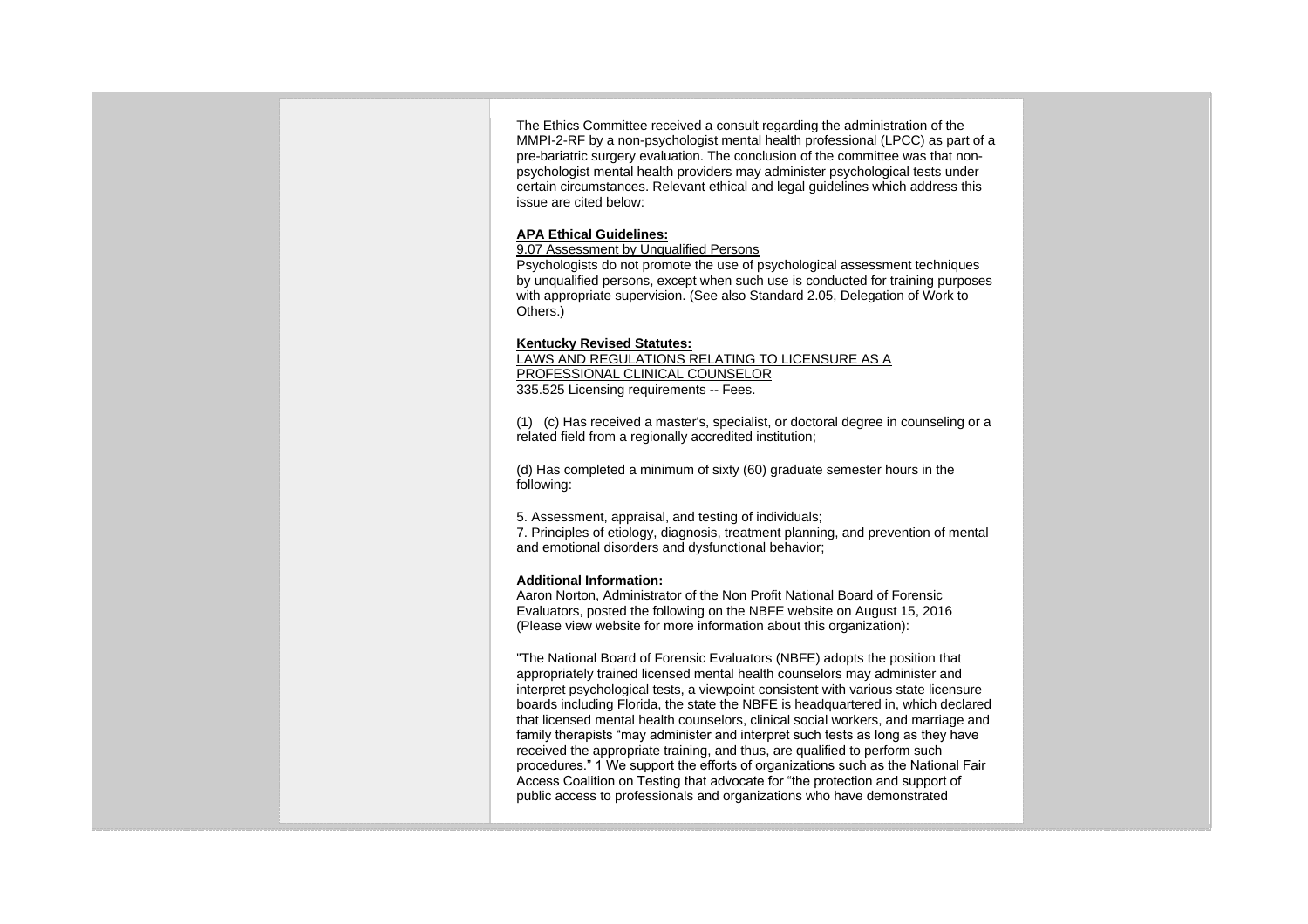competence in the administration and interpretation of assessment instruments, including psychological tests." 2" **Committee Discussion:** 1. This is a national issue with which many state licensing boards are grappling. The Kentucky Licensing Board has sent Cease and Desist letters in the past, but ultimately, have very little control over someone else's practice from another profession. 2. The Ethical Standards clearly state that assessors must be qualified. KRS, as well as NBFE, states that non psychologist mental health professionals can administer psychological exams if properly trained. 3. However, the specific requirements of the training are not specified in the law. It is unclear if assessment training in other mental health professions meets the rigorous training that psychologists must undergo. It appears to be up to the other training programs to define what qualifies as sufficient training in assessment. 4. Non psychologist mental health practitioners are bound by their own ethical code and not by the APA code. If a practitioner can demonstrate appropriate training, Kentucky law permits the use of assessment instruments. Unfortunately, psychology licensing boards do not have the necessary authority to determine what accounts for appropriate training. 5. A consultation with Laurie Grimes, Ph.D., KPA's Director of Professional Affairs, may be informative in order to learn more about how this issue is handled in Kentucky. Upon consultation with Dr. Grimes, the committee received her helpful remarks: While I see why this KPA member thought first of ethics, this is actually an issue determined by state statute. A few years ago KPA worked hard on tweaking the regulatory language around psych testing to protect our scope of practice mostly due to encroachment from LPCCs. The crucial ground gained was that many tests - including the MMPI - were designated as psychological tests and therefore only practitioners licensed under our board can administer them. This is the Kentucky-specific situation. Counselors have more leeway in others states (like the Florida example your committee cited). I would say the ethics part comes in with what the psychologist does with the information about the LPCC. The recommended action would be to make a report to KBEP about the LPCC encroaching on psychological practice. KBEP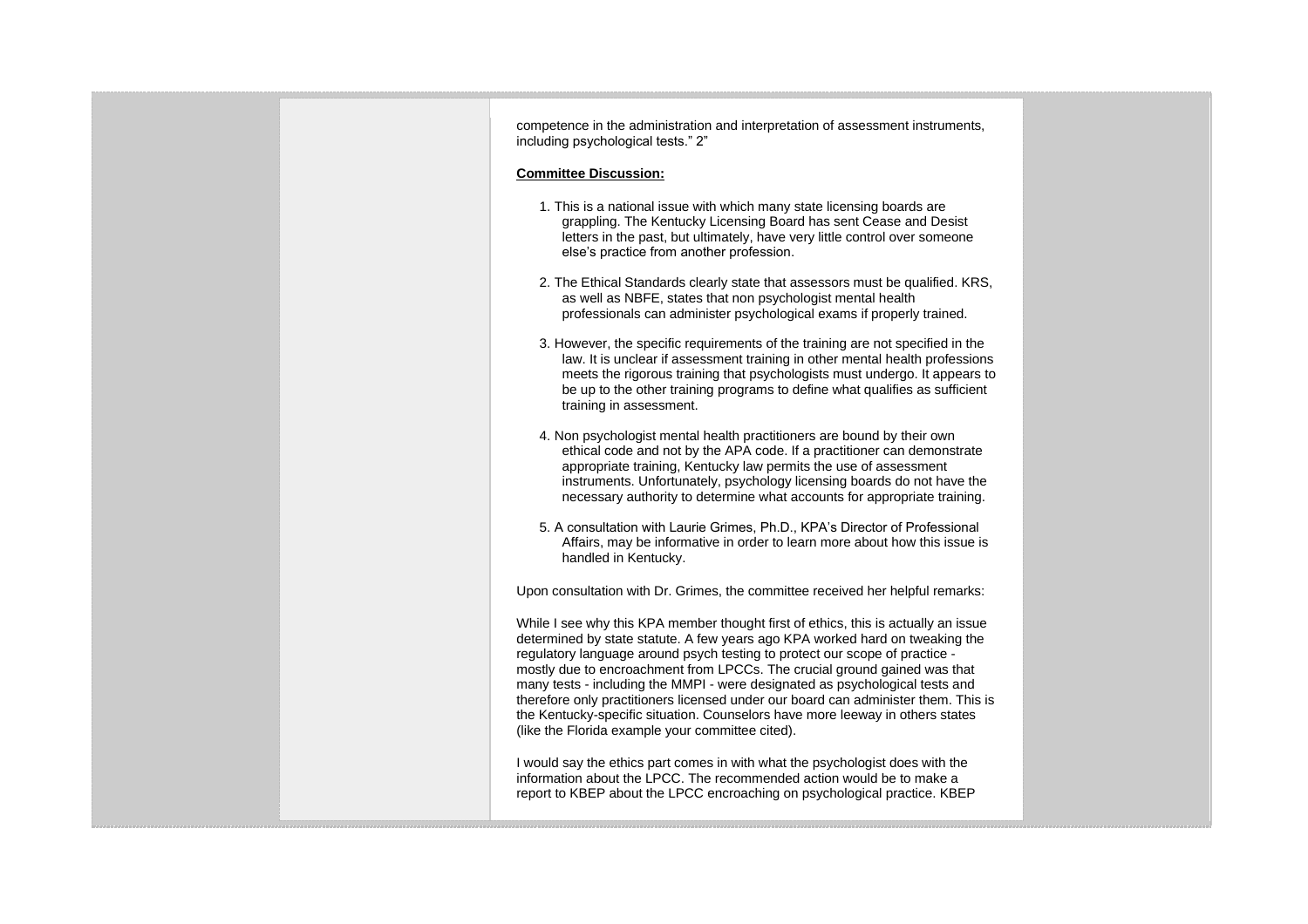would then send a "cease and desist" letter. There is a limit to the teeth of the action (especially since there is that ambiguous clause "or who meet the formal academic training and experience qualifications"), but nonetheless what should be done to help protect our scope.

I think this is consistent with the committee's recommendations.

**201 KAR 26:115. Definition of psychological testing.** RELATES TO: KRS 319.010

STATUTORY AUTHORITY: KRS 319.032(1)(b)

NECESSITY, FUNCTION, AND CONFORMITY: KRS 319.032(1)(b) requires the Board of Examiners of Psychology to promulgate administrative regulations to establish and define the scope of practice within the field of psychology. This administrative regulation establishes parameters of psychological testing.

**Section 1. Definition.** "Psychological testing" means the use of one (1) or more standardized measurement instruments, devices, or procedures including the use of computerized psychological tests, to observe or record human behavior, and which require the application of appropriate normative data for interpretation or classification and includes the use of standardized instruments for the purpose of the diagnosis and treatment of mental and emotional disorders and disabilities, the evaluation or assessment of cognitive and intellectual abilities, personality and emotional states and traits, and neuropsychological functioning.

**Section 2. Psychological Tests.** Psychological tests may include: (1) Individual tests for the evaluation of cognitive and intellectual abilities, examples of which are:

(a) The Wechsler series; (b) The Stanford-Binet; and (c) The Kaufman Assessment Battery for Children;

(2) Individual, objective, and projective tests of personality and emotional states and traits, examples of which are:

(a) The Minnesota Multiphasic Personality Inventory; and (b) The Millon Clinical Multiaxial Inventory; (c) The Millon Adolescent Clinical Inventory; and (d) Projective techniques including: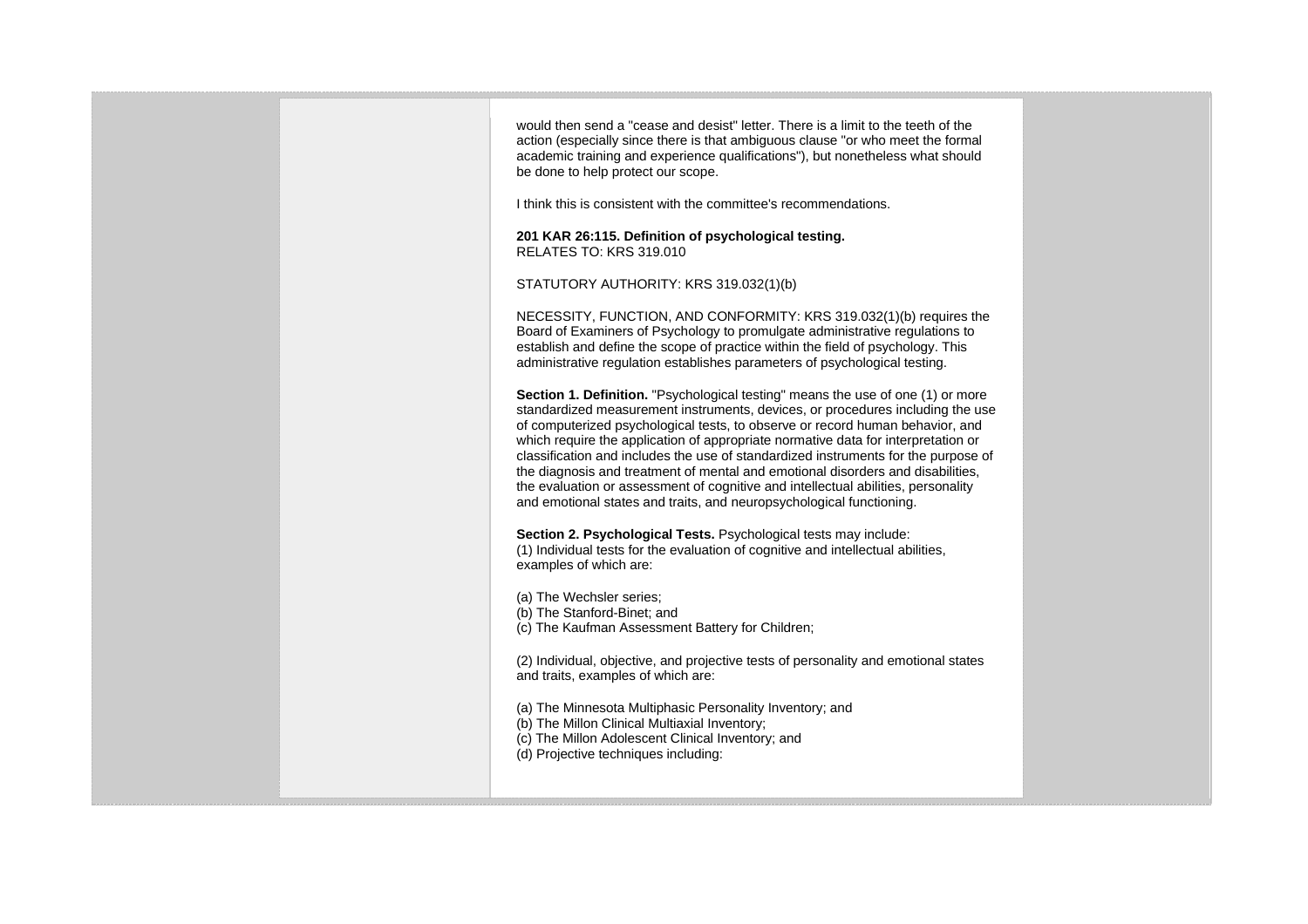| 1. The Rorschach Ink Blots:<br>2. Thematic Apperception Test; and<br>3. The Holtzman Ink Blots; and                                                                                                                                                                                                                                                                                                                                                            |  |
|----------------------------------------------------------------------------------------------------------------------------------------------------------------------------------------------------------------------------------------------------------------------------------------------------------------------------------------------------------------------------------------------------------------------------------------------------------------|--|
| (3) Individual tests of neuropsychological functioning, examples of which are:                                                                                                                                                                                                                                                                                                                                                                                 |  |
| (a) The Halstead-Reitan Battery;<br>(b) The Luria-Nebraska Battery;<br>(c) The "Lezak or Kaplan Battery"; and<br>(d) The NEPSY.                                                                                                                                                                                                                                                                                                                                |  |
| <b>Section 3.</b> Services that are described as "psychological testing" shall only be<br>administered and interpreted by persons credentialed by this board or who meet<br>the formal academic training and experience qualifications described above and<br>who are otherwise exempt by statute.                                                                                                                                                             |  |
| (1) Persons credentialed by this board, as well as other licensed or certified<br>professionals, may also use tests of language, education, and achievement, as<br>well as tests of abilities, interests, and aptitudes. With the exception of the test<br>categories and psychological tests listed in Section 2 of this administrative<br>regulation, the use of these other tests is not exclusively within the scope of this<br>administrative regulation. |  |
| (2) Members of other professions shall not train or supervise any person in<br>performing psychological testing.                                                                                                                                                                                                                                                                                                                                               |  |
| (3) The practice of psychology shall be construed within the meaning of the<br>definition contained in KRS 319.010(7) without regard to if payment is received<br>for services rendered.                                                                                                                                                                                                                                                                       |  |
| (4) Services that are described as "psychological testing and treatment" shall be<br>administered to minor children only upon the notification of and the granting of<br>written permission by the parent or legal guardian, unless otherwise required by<br>the courts subject to specific state or federal law. (20 Ky.R. 671; Am. 931; eff. 10-<br>21-93; 28 Ky.R. 1455; 1799; eff. 2-7-2002; 37 Ky.R. 1511; 1976; eff. 3-4-2011.)                          |  |
|                                                                                                                                                                                                                                                                                                                                                                                                                                                                |  |
| <b>Virtual Meeting Etiquette</b>                                                                                                                                                                                                                                                                                                                                                                                                                               |  |
| Laurie Grimes, Ph.D. - Director of Professional Affairs                                                                                                                                                                                                                                                                                                                                                                                                        |  |
| Meeting with colleagues is no longer an exclusively in-person endeavor. To<br>accommodate busy schedules and minimize the time and expense of travel,                                                                                                                                                                                                                                                                                                          |  |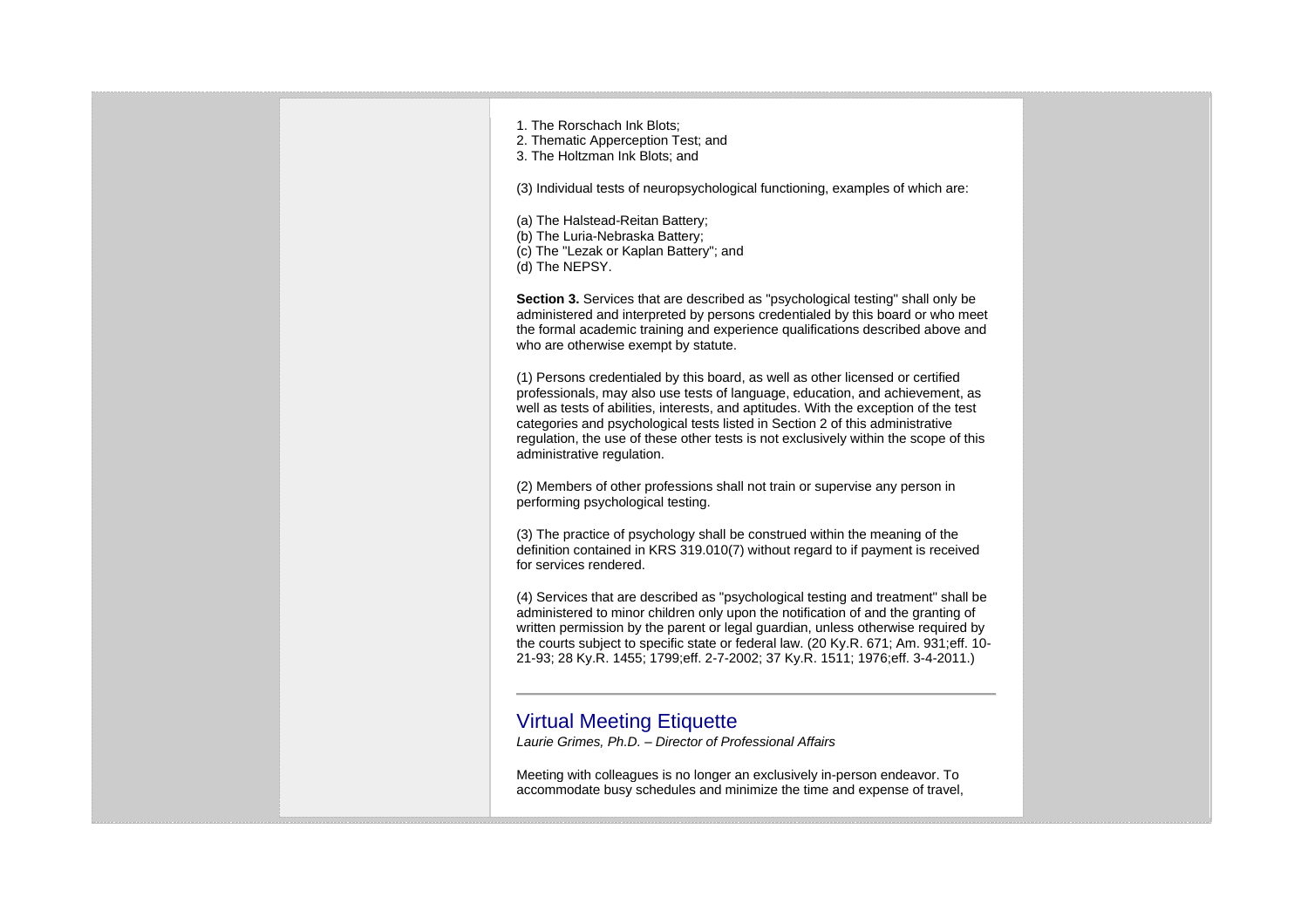virtual meetings are becoming the norm. APAPO's Committee for the Advancement of Professional Practice recently posted these guidelines for virtual meeting etiquette to help make cyber meetings efficient and productive.

#### **Meeting Participants**

- 1. Participants should be prepared. Get online early and make sure the technology is working on your device. Be ready to start on time. Set aside dedicated time. Make sure just like any other meeting you have time to "get there" and then transition back to another activity. It's tempting to fit in virtual meetings in tight time slots but it's difficult to transition back and forth.
- 2. If you have concerns about your technology working try to test the system and resolve the problems prior to the meeting. Consider a back-up plan should your primary technology fail.
- 3. Find an appropriate location where you won't be disturbed so you can focus on the meeting and avoid interruptions and distractions as best you can. Consider turning off phone and computer notifications, and telling your receptionist to hold your calls. If you are home, let your family members know what you will be doing, and ask your children and pets to be quiet and not to interrupt you.
- 4. Try to be in a location that will not cause distraction for others. If you're driving, a dog is barking, or children are crying in the background, it's going to be hard for you and others to concentrate on the meeting.
- 5. If you have technical difficulties, use the organizer's requested method to communicate with them (chat option or text/email, SMS) instead of taking time from the meeting to resolve your difficulty.
- 6. Use the mute option when you are not talking. Mute yourself until you plan to speak to cut down on background noise.
- 7. Use a headset (headphones with a microphone) or a directional microphone to help reduce background noise.
- 8. Introduce yourself before speaking, every time. It can be difficult for other participants to recognize your voice and this can cause confusion.
- 9. Consider turning on your camera. Video helps you to connect to other participants' nonverbal communication and feel more connected. If it is a larger meeting (one where all participants cannot be seen at once)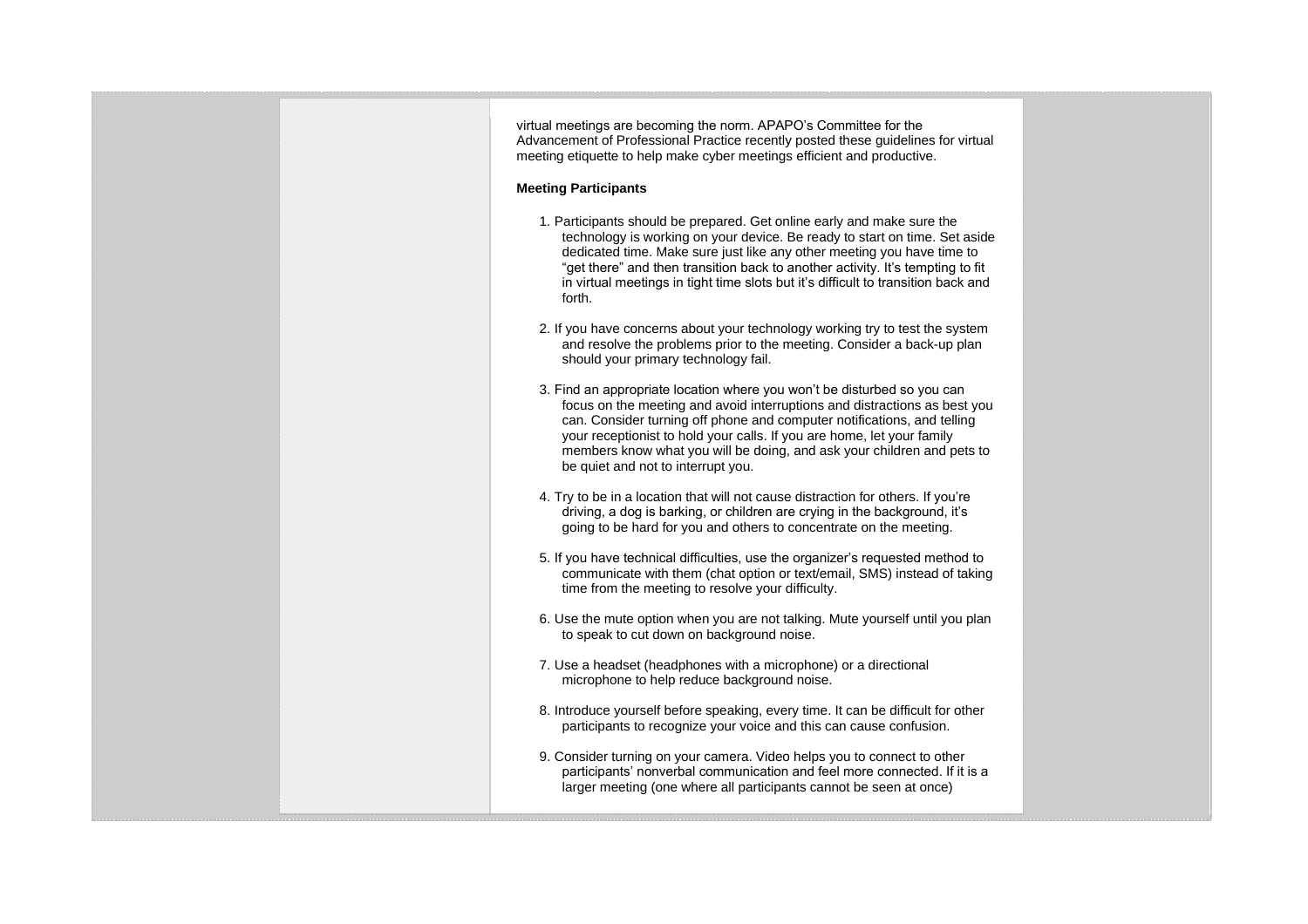